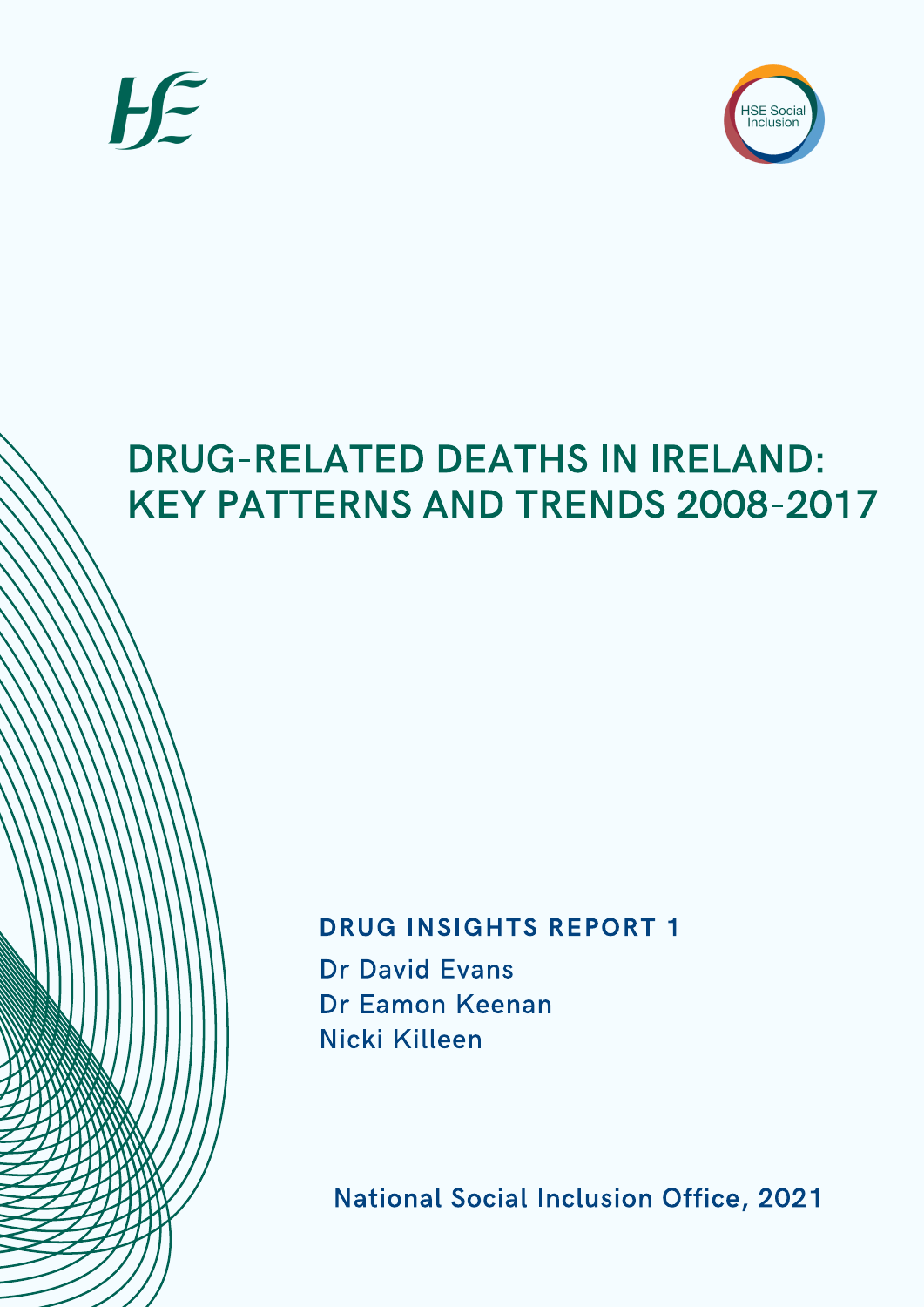## **Introduction**

Drug-related deaths, whether intentional or accidental represent a significant source of mortality worldwide (World Health organisation, 2020). The risk of mortality for those who use drugs has been estimated at three to seven times that of the general population (European Monitoring Centre for Drugs and Drug Addiction (2019). To help tackle the issue of drug related deaths, it is important that patterns and trends are monitored. In Ireland, since 2004, the Health Research Board (HRB) have produced the National Drug-Related Deaths Index (NDRDI). This compiles information on drug related deaths. This insights report will examine drugs deaths with a view to informing policy and facilitating the implementation of existing strategies such as the National Drug and Alcohol Strategy (Department of Health, 2017). It will present data covering 2008-2017 for poisonings and non-poisonings (HRB, 2019a,b). Poisonings (overdose) are deaths due to the toxic effects of a drug or a combination of drugs. Non-poisoning deaths are deaths where someone has a history of drug dependency or non dependent use of drugs, whether or not drug use was directly implicated in the death. They are deaths as a result of trauma such as hanging or medical reasons such as a cardiac event (HRB, 2019a). We would like to acknowledge the assistance of the HRB in providing data for this report.

## **Overall Patterns**

Table 1 and Figure 1 show the patterns of drug related deaths since 2008. Overall between 2008 and 2017 there has been a 24% increase in the number of deaths, with an 11% increase since 2013.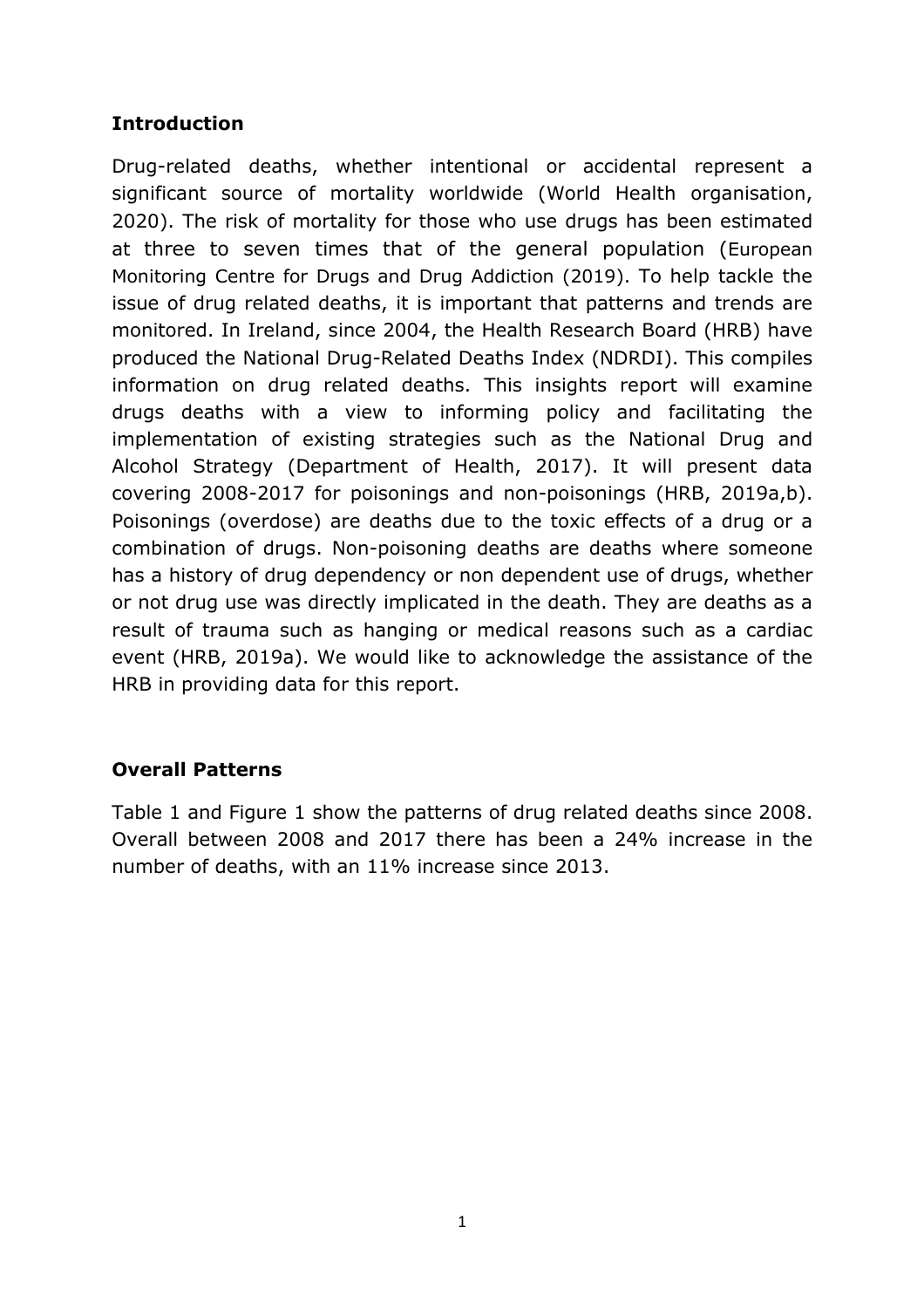## **Table 1: Drug related deaths rates per 100,000 population 2008-2017**

|      | <b>Poisonings</b> |      | Non-       |      | <b>Total</b> |             |
|------|-------------------|------|------------|------|--------------|-------------|
| Year | (overdose)        |      | poisonings |      |              |             |
|      | Cases             | Rate | Cases      | Rate | Cases        | <b>Rate</b> |
| 2008 | 387               | 8.6  | 243        | 5.4  | 630          | 14.0        |
| 2009 | 371               | 8.2  | 284        | 6.3  | 655          | 14.4        |
| 2010 | 339               | 7.4  | 268        | 5.9  | 607          | 13.3        |
| 2011 | 377               | 8.2  | 268        | 5.9  | 645          | 14.1        |
| 2012 | 356               | 7.7  | 305        | 6.6  | 661          | 14.4        |
| 2013 | 401               | 8.7  | 308        | 6.7  | 709          | 15.4        |
| 2014 | 370               | 8.0  | 357        | 7.7  | 727          | 15.6        |
| 2015 | 370               | 7.9  | 371        | 7.9  | 741          | 15.8        |
| 2016 | 368               | 7.8  | 404        | 8.5  | 772          | 16.3        |
| 2017 | 376               | 7.8  | 410        | 8.6  | 786          | 16.4        |

Source: data adapted from HRB

\*Rate based on CSO population estimates; taken from:

https://www.cso.ie/en/releasesandpublications/er/pme/populationandmigrationestimatesapril2020/

Figure 1 shows that poisonings and non-poisonings have experienced differing patterns. In 2008, the poisoning rate was 46% higher than nonpoisonings. Since 2008, the number of poisoning deaths have fluctuated but the overall pattern has been relatively stable, with a 9% decline experienced in 2017 compared to 2008. Non-poisonings by contrast have increased since 2008, surpassing poisonings in 2015, with the rate for non-poisonings being 10% higher than poisonings in 2017. Overall, nonpoisoning rates have increased by 37% since 2008. The trend lines shown in Figure 1 demonstrate the stable pattern for poisonings and the upward trend for non-poisonings. Based on these trends, it is forecast that the difference between poisonings and non-poisonings will exacerbate in the next five years.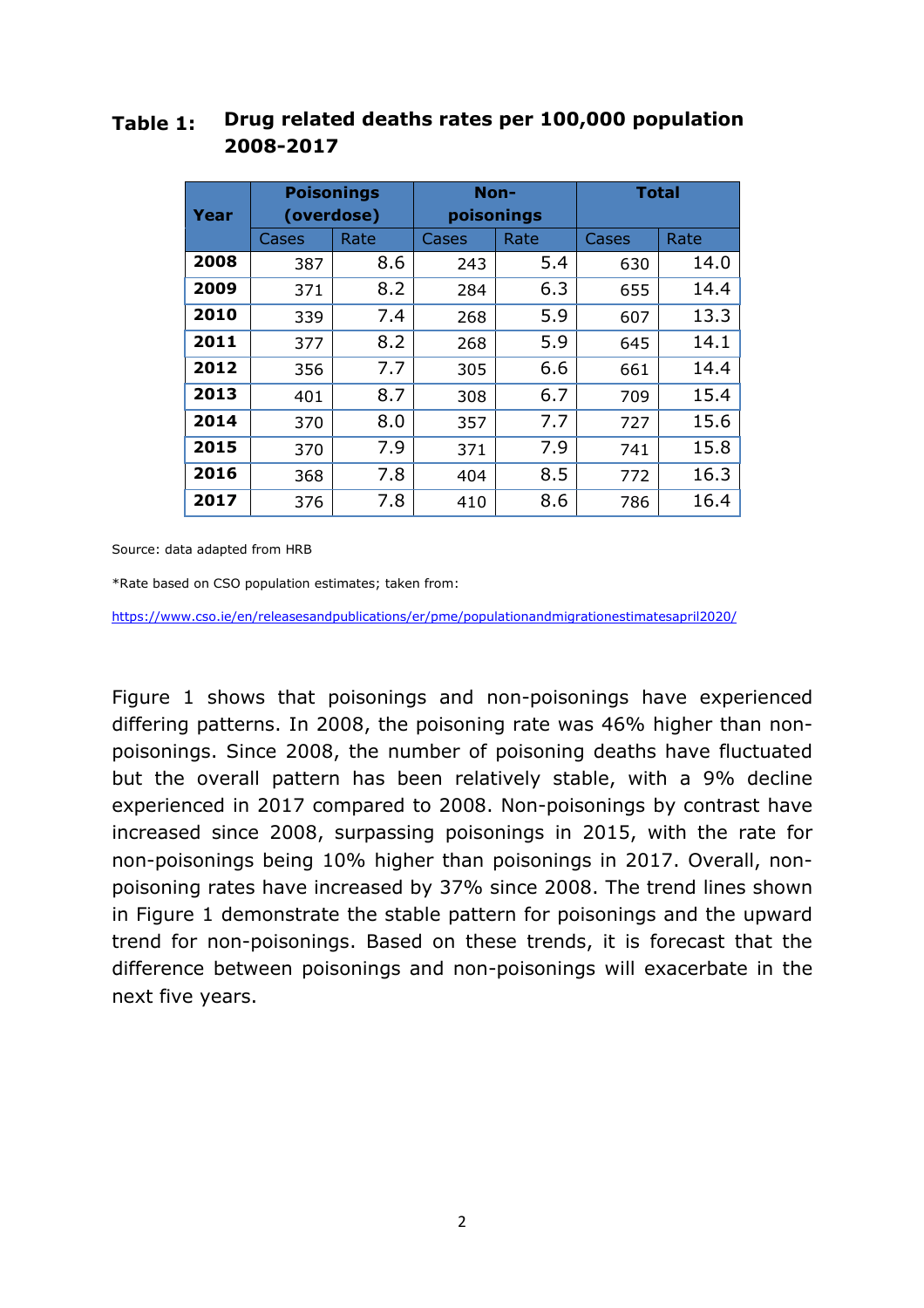## **Figure 1: Drug related poisoning and non-poisoning deaths per 100,000 (2008-2017) with projected trend patterns**



Source: data adapted from HRB

\*Rate based on CSO population estimates; taken from:

https://www.cso.ie/en/releasesandpublications/er/pme/populationandmigrationestimatesapril2020/

It can be seen from Figure 2 that the median age has increased for all types of drug related deaths since 2008. The median age is highest for non-poisoning medical deaths (median  $=$  49 in 2017), followed by poisonings (median = 43 in 2017) and non-poisoning trauma deaths (median = 35 in 2017). This pattern has been consistent since 2008, with an upward trend forecast from 2017 onwards.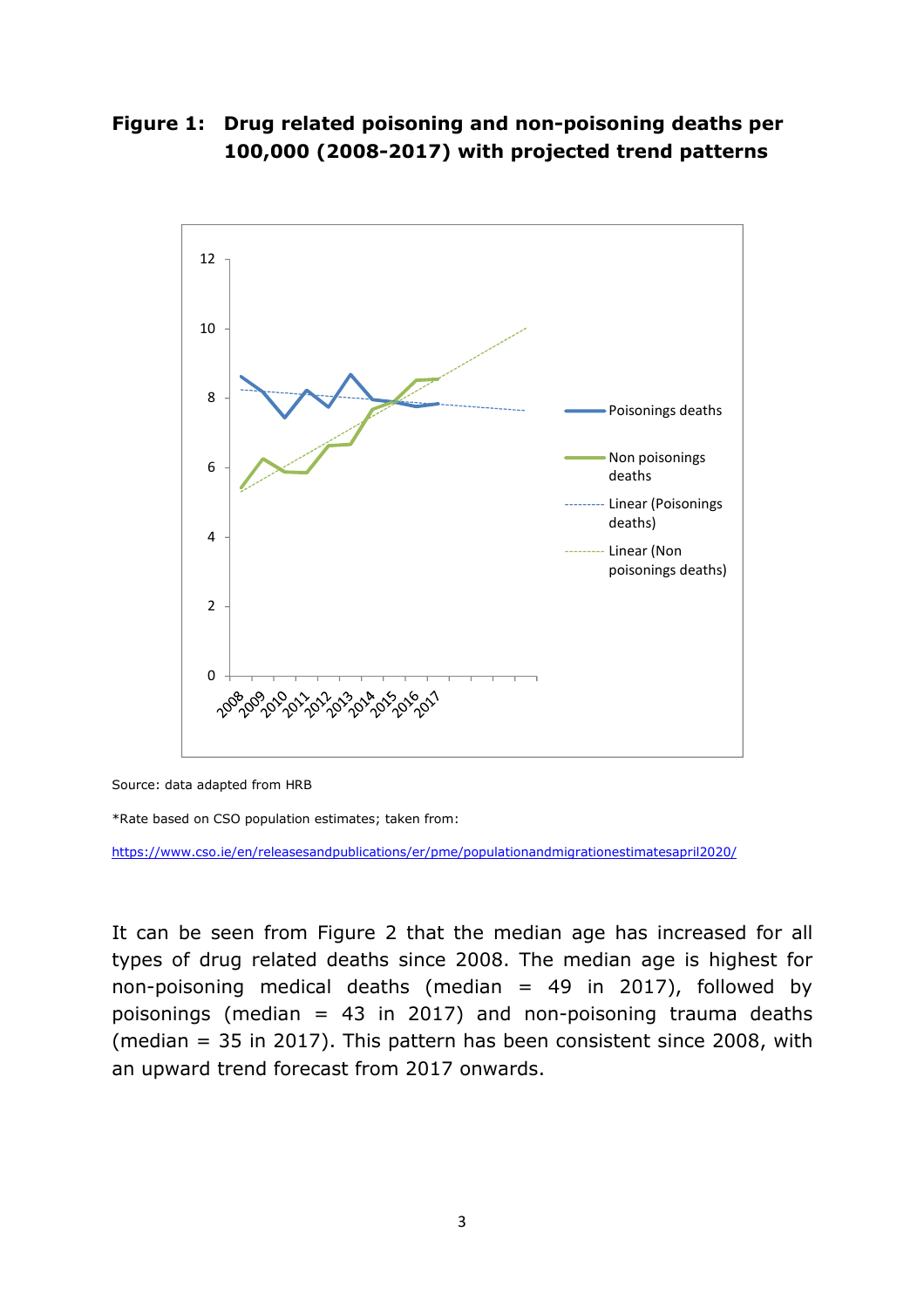**Figure 2: Drug related poisoning and non-poisoning deaths by median age 2008-2017 (source HRB) with projected trend patterns** 



Source: data adapted from HRB

#### **Poisoning Deaths**

The following summarises key patterns emerging for 2017 (Health Research Board, 2019a):

- 70% were men.
- 58% involved more than one drug (polydrug) with four drugs consumed on average.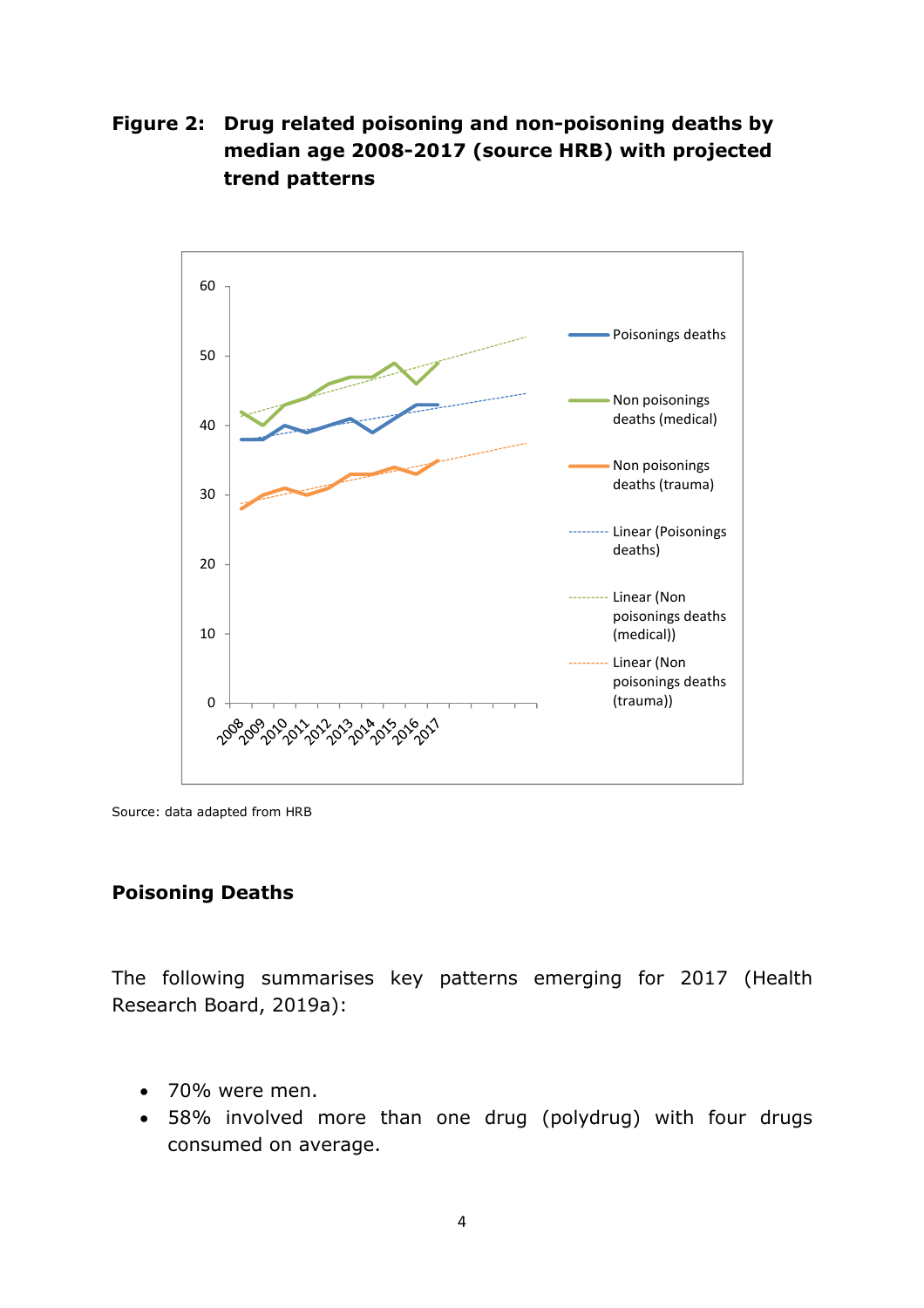- 33% involved alcohol; alcohol was the most common individual drug, with 16% involving alcohol alone.
- Over two thirds (67%) of deaths involved prescribable drugs, the most common being methadone (25%), diazepam (24%) and alprazolam (17%). Benzodiazepines were the most common prescribable drug group (37%).
- 38% involved illicit drugs; of these 52% were for heroin, 38% for cocaine and 10% for MDMA.
- 9% were among people known to be injecting at the time of the incident that led to their death (97% opioids with 70% in Dublin city). Of these 16% were injecting in a public place.

In examining poisoning deaths since 2008, the following patterns can be observed:

- The median age of poisoning deaths has increased from 38 in 2008 to 43 in 2017
- Gender patterns have remained relatively stable since 2008
- There has been a 14% increase in polydrug deaths
- All deaths involving benzodiazepines have increased by 35% since 2008 with a 7% decline in 2017
- All deaths involving alcohol have reduced by 20% since 2008 and 9% between 2016 and 2017
- Heroin deaths have declined by 15% since 2008
- Injector deaths involving opioids have fluctuated, following a downward pattern up to 2012, and rising between 2012-2015, declining thereafter. Overall there has been a 38% decline since 2008. The proportion where the deceased was not alone has decreased by 54%, with the proportion dying in public places declining by 29% (figure 3)
- Cocaine deaths declined by 13% since 2008 but have increased by 26% between 2016 and 2017
- MDMA deaths have doubled since 2008, increasing by 75% since 2016, with half the deaths in 2017 involving polydrug use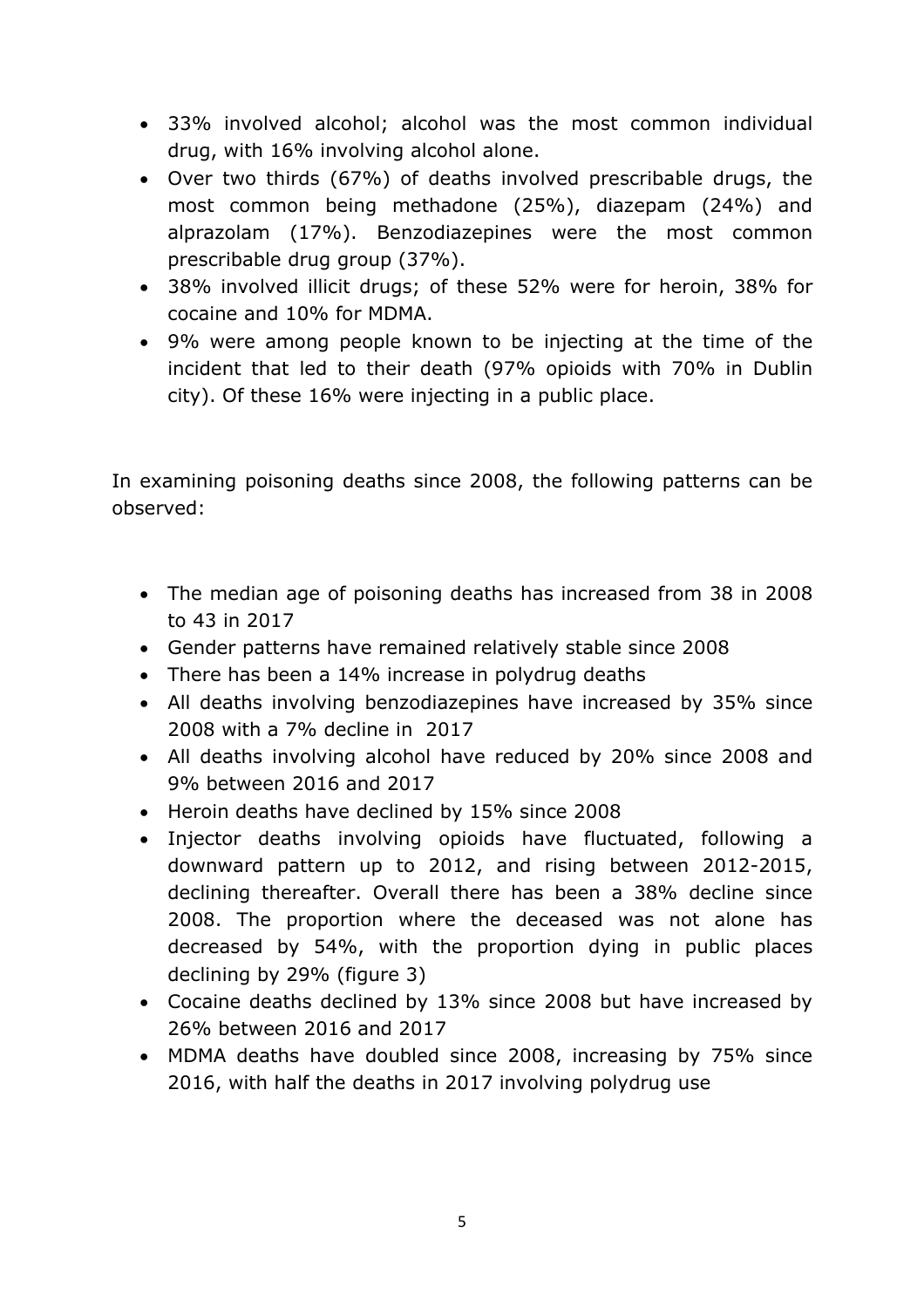**Figure 3: Injector Poisoning Deaths Involving Opioids (known to be injecting at time of Death)** 



Source: HRB

#### **Non-Poisoning Deaths**

The following summarises key patterns emerging for 2017 (Health Research Board, 2019a):

- 76% of non-poisonings were men.
- The main causes of death were hanging (28%) and cardiac events (14%). Trauma accounts for 48% of deaths with medical deaths accounting for 52%.
- Of those who died due to hanging, 63% had a history of mental health problems.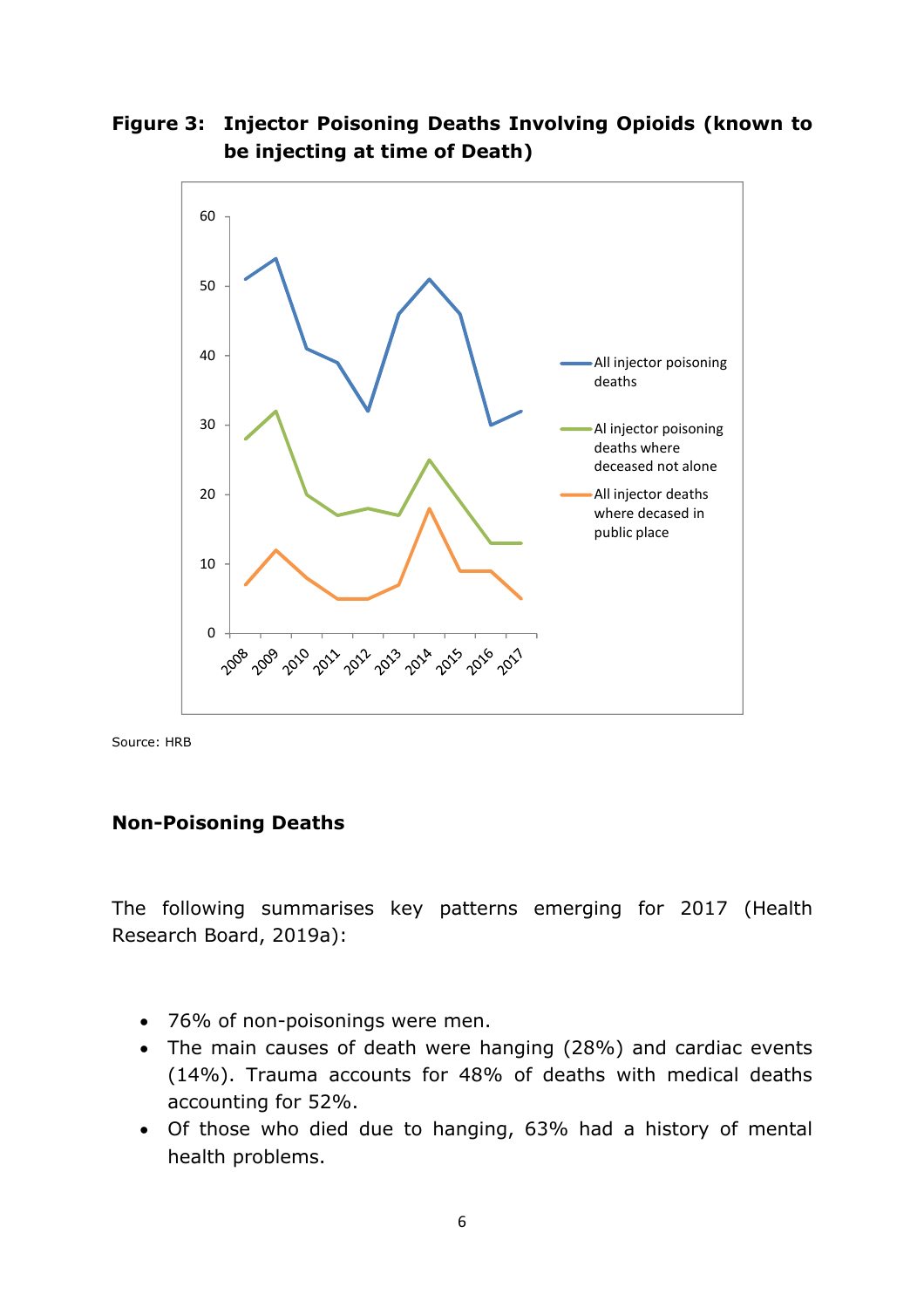Since 2008 the following patterns for non-poisoning deaths have emerged:

- The proportion of female deaths has increased from 19% to 24%.
- Since 2008 there has been a 113% increase in female nonpoisoning deaths compared to 58% for males.
- Female hangings have increased by 316% since 2008 (from 6 to 25 women), with a 56% increase since 2016 (compared to 8% for men). Other female trauma deaths have increased by 60% since 2008 and with a 46% increase between 2016 and 2017.
- The median age for medical deaths has increased from 42 in 2008 to 49 in 2017 with the median age for trauma increasing from 28 to 35.
- Medical deaths have increased by 67% and trauma deaths have increased by 70%.

## **Discussion**

There has been a 24% increase in overall drug related deaths since 2008. Across Europe, there has also been an increase in overdose deaths, with a 3% increase between 2018 and 2019 (EMCDDA, 2021). Comparing the numbers of deaths in Ireland with other countries however is difficult due to factors such as variations in definitions, toxicology and coroner processes, under reporting and reporting delays. However, analysing trends within Ireland is valuable and this has been recognised by the EMCDDA (2015).

In Ireland, the rising pattern of drug deaths as reported in the NDRDI is being driven by non-poisoning deaths which have been experiencing an upward trend while poisonings (overdoses) have stabilised. The stabilisation in poisonings is a welcome development and has been achieved during a period of increasing drug prevalence and drug availability in Ireland. Having comprehensive drug strategies that emphasise an enhanced harm reduction approach during this period may have been a contributory factor, and it would be important that the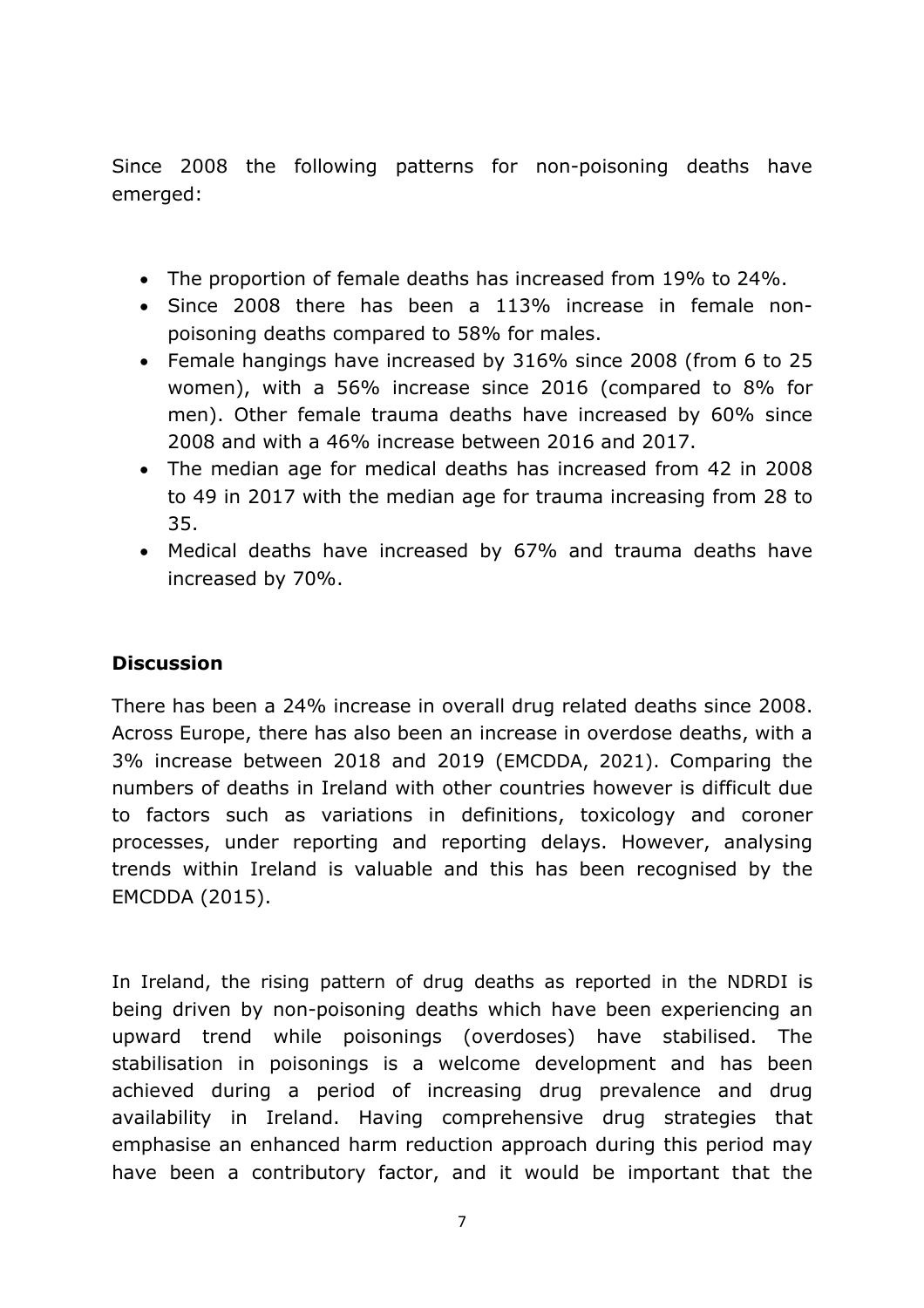existing strategy is fully implemented, to help maintain and improve the progress made on reducing drug deaths.

In terms of gender, the majority of both poisoning (70%) and nonpoisoning deaths (75%) are men. This is consistent with studies that show that men are more likely to use illicit drugs. In addition, European (EMCDDA, 2021) and worldwide studies (Martins et al, 2015) have found that deaths rates were generally higher among men. Although the vast majority of drug related deaths in Ireland are men, female non-poisoning deaths have increased by 113% since 2008 (compared to 58% for men). In particular female hangings have increased fourfold since 2008, increasing by 56% since 2016 (compared to 8% for men). Although the number of female non-poisonings is small (98 in total for 2017 with 25 hangings) this would warrant further investigation to determine the factors that may contribute to this pattern. A study in Scotland (Tweed et al, 2020) found a number of interacting causes including changing drug use patterns, physical and mental co morbidities, changing relationships and parenting roles, and changes to services. This highlights the importance of developing prevention and treatment programmes to meet the differing needs of men and women. Marsh et al (2018) for example highlight a number of evidence based treatment programmes that have been shown to be effective for women. In addition, the EMCDDA (2017) suggest that older women who use drugs may need specific support services to tackle drug use, childcare responsibilities, and the trauma of having children removed.

Although drug use can often be portrayed as an issue primarily affecting the younger population, the pattern of deaths indicate that drug use among older people is increasing. For all drug related deaths, there has been an increase in median age since 2008 (43 for poisonings in 2017, 35 for non-poisoning trauma, and 49 for non-poisoning medical, Health Research Board 2019a). Treatment services in Ireland also reflect a similar pattern of use (Health Research Board, 2019). Across Europe the median age for drug deaths is 42 (EMCDDA, 2021). In the US, substance use among older adults has been highlighted as a growing health problem (Chhatre et al, 2017). If this trend continues as is forecast, it will have implications in terms of service development to address changing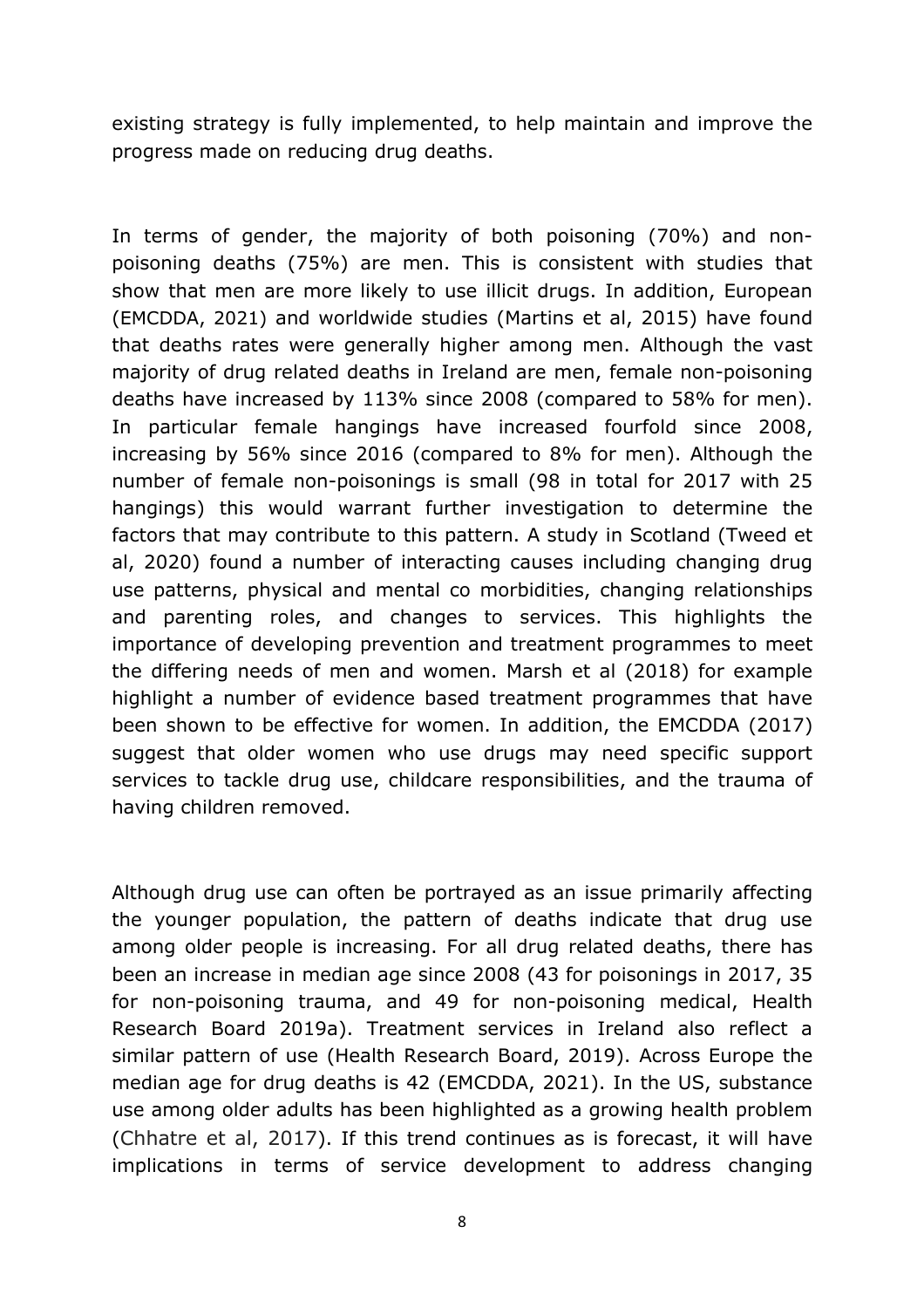treatment needs. Little is known in Ireland about the needs of older people who use drugs (PWUD). This would need to be established to help ensure that existing and new services can be developed to meet these needs. The EMCDDA (Johnston et al, 2017) note that older PWUD have complex health and social needs such as degenerative disorders, increased risk of HCV and HIV infection inadequate pain management, isolation, loneliness, unemployment, and homelessness.

In examining poisonings (overdose), whilst the stabilisation of overall patterns is promising, 376 lives were lost in 2017 and as such it is essential that initiatives to reduce the devastating impact of drug overdoses are maintained and built upon. One key issue of concern is the significant health risks associated with poly drug culture. Polydrug use is a significant risk factor in fatal overdoses (Health research Board, 2019) with the majority of poisoning deaths (58%) involving a combination of drugs. Polydrug poisoning deaths have increased by 14% since 2008. More than one drug can be taken for a variety of reasons. For example Valente et al (2020) in a study of injecting drug users found that reasons for polydrug use included increasing the psychoactive experience, offsetting the negative effects of a drug, self medicating for physical and mental health conditions, and managing cravings and withdrawal symptoms. Polydrug use is widespread throughout Europe and is associated with increased health risks (EMCDDA, 2009). With the involvement of both prescription and illicit drugs, and the increasing availability of drugs, including new emerging drugs, tackling the issue of polydrug use is complex. In Ireland, key substances involved in polydrug deaths include alcohol (57%), methadone (24%), diazepam (41%) and heroin (35%). Studies of polydrug treatment programmes have produced mixed results. A review by Blondino et al (2020) found that for opioid treatment, co-occurring substance use was associated with poorer outcomes. They also found that combined pharmacological and behavioural interventions reported better health outcomes. The EMCDDA (2009) note that a number of treatment studies have found a reduction in polydrug use among problematic drug users. A multifaceted approach to polydrug use should be developed, including addressing factors such as availability, prevention, and treatment (e.g. assessing polydrug use when developing treatment plans, employing best practice guidelines for dual prescribing, providing targeted information on the dangers of high risk

9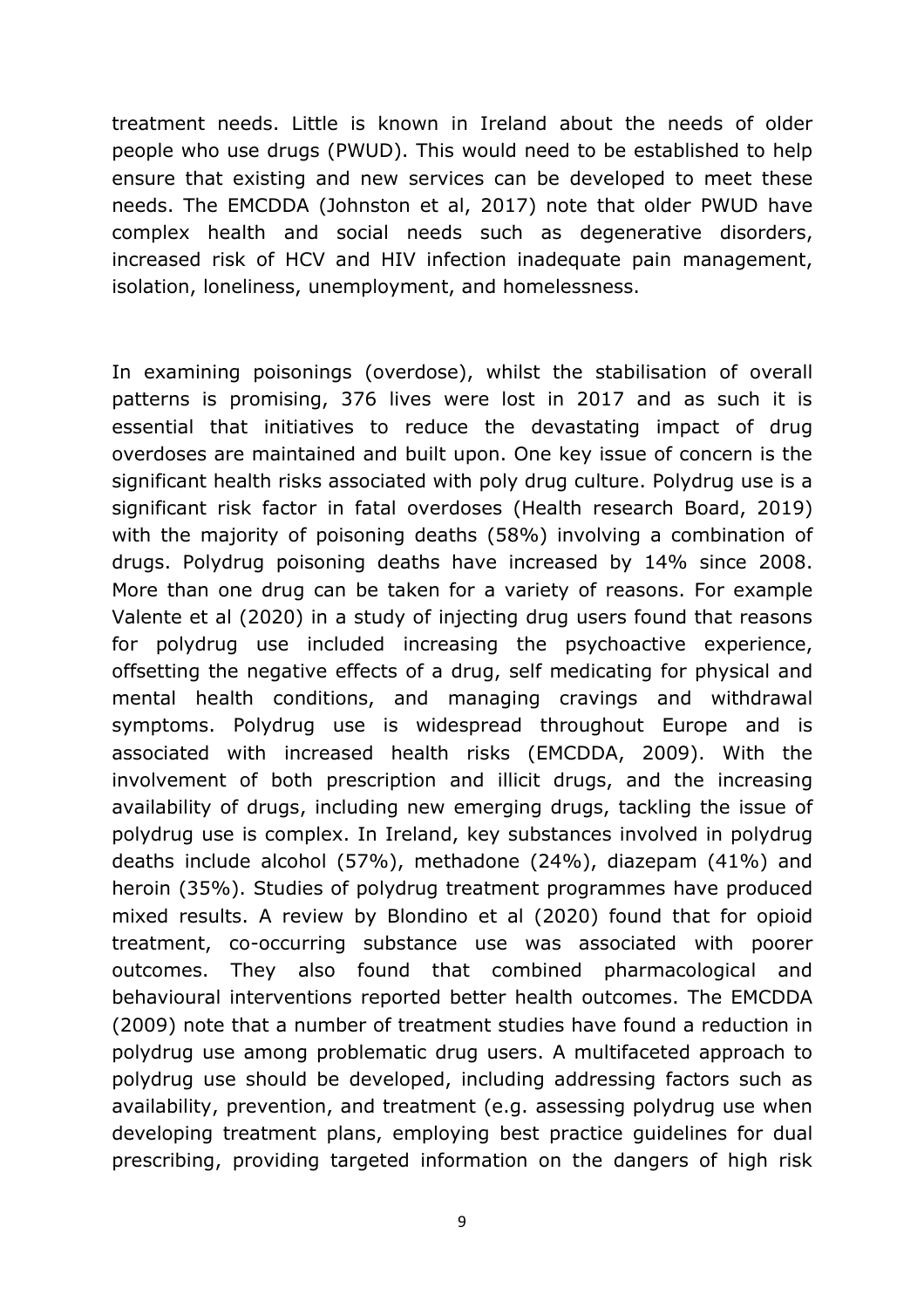drug combinations, combining pharmacological and behavioural interventions).

Illicit drugs comprise 38% of poisonings and include heroin, cocaine, and MDMA. Despite an increase between 2016 and 2017, deaths involving heroin have been declining, and have reduced by 8% since 2015. This pattern has contributed to a reduction in overall opioid injector deaths. These had been fluctuating and had begun to rise between 2012-2015. Since 2015 there has been a 30% decline in deaths. This reduction coincides with the introduction of the HSE Naloxone Demonstration project (Clarke and Eustace, 2016) in 2015. Naloxone reverses the effects of opioid overdoses. The increased availability of naloxone during this period may have contributed to a reduction in opioid deaths. This initiative should be maintained, the availability of naloxone should continue to be promoted by healthcare professionals and the impact of this service monitored on an ongoing basis. There has also been an overall decline in the initiation of heroin use among young populations in Ireland (Smith and McCarney, 2020).

In terms of cocaine, although a decline has been experienced since 2008, there has been a steady increase since 2010, and in 2017 deaths had increased by 26% compared to 2016. These figures may also underestimate cocaine deaths. The EMCDDA (2013) note that many cocaine deaths are unreported across Europe. These patterns warrant further investigation to determine underlying factors that may explain the trends. Corkery, et al (2017) for example, notes that patterns in the UK may be associated with factors such as changes in the purity of cocaine and price. Other studies suggest that cocaine use declines during periods of recession (Nagelhout et al, 2017; Hennessy, 2018). As such, recent increases in cocaine deaths may be associated with recent changes in economic prosperity. A study by O'Reilly et al (2019) in Ballymun demonstrates the impact the use of crack cocaine is having on PWUD, particularly in terms of physical and mental health. It highlighted the need for specific initiatives to address crack cocaine use. Since the study a number of initiatives have taken place (such as a number of training programmes for drug and alcohol workers to help them to engage more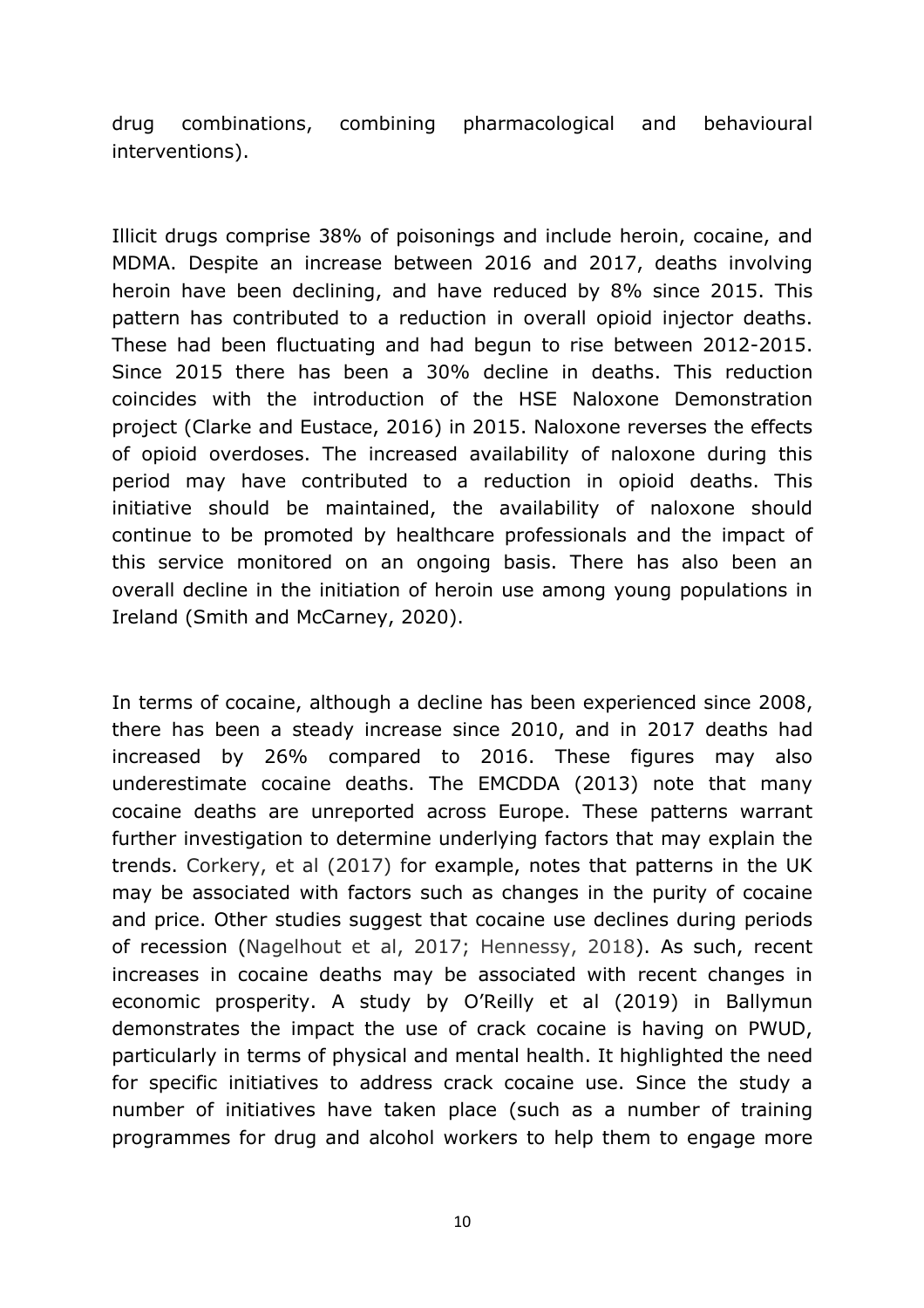effectively with cocaine users), and it would be important that these are reviewed.

Whilst MDMA deaths are four to five times lower than both cocaine and heroin deaths, they have doubled since 2008, and increased by 75% since 2016, with half of the reported deaths in 2017 involving polydrug use. MDMA is often be used in music venues such as dance, rave, and music festivals by young populations. MDMA deaths have been increasing throughout Europe (EMCDDA, 2021). MDMA tablets have been found to contain high risk additional substances such as PMA/PMMA which has contributed to deaths in Europe (World Health Organisation (WHO), 2015,). MDMA tablets have also increased in potency in recent years (Mounteney et al, 2018). Such market changes may increase the risk of MDMA overdose deaths. An inquest into MDMA-related deaths occurring at festivals in Australia found that young consumers were unaware of MDMA market changes such as increased potency (State Coroners Court of New South Wales, 2019). Rigg and Sharp (2017) suggest that there is a need for more forward thinking evidence based interventions including the wider dissemination of risk reduction information, expanding drug checking services, and promoting safety precautions at music venues. The HSE has been disseminating information about MDMA and new emerging drugs through a number of channels including its website https://www.drugs.ie/. As part of Strategic Action 1.3.11 of the National Drug Strategy (Department of Health, 2020), the HSE chaired the 'Emerging Drug Trends and Drug Checking Working Group' to review international evidence in relation to health and social responses in nightlife settings and the provision of drug analysis to inform communications and novel interventions. A report will be released shortly to inform future initiatives targeting nightlife cohorts. It is hoped that such initiatives will help reduce the number of MDMA deaths.

Two thirds of poisoning (overdose) deaths involved prescribed drugs, with methadone, and benzodiazepines such as diazepam and alprozolam being the most common. Taken as prescribed, these drugs can have a significant beneficial effect. For example, methadone has been shown to be an effective treatment against opioid dependence (Van Hout et al, 2018). However, these drugs are largely used in combination with each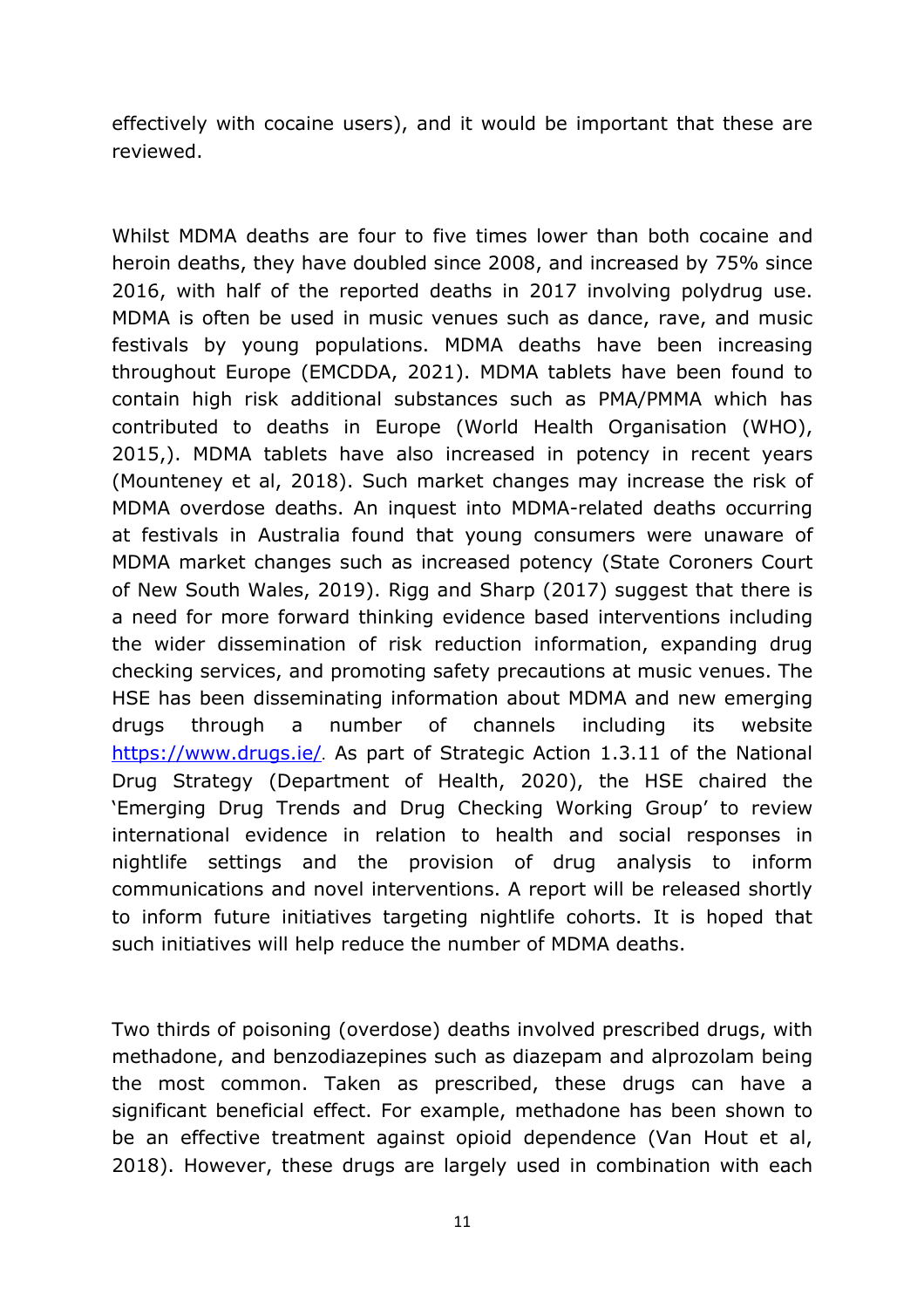other and other substances such as alcohol or heroin which can lead to devastating consequences. White et al (2020) for example highlights that there is a considerable danger associated with combining substances that suppress respiration such as opioids, alcohol, and benzodiazepines. This emphasises the importance of employing best practice guidelines when prescribing more than one drug, particularly for those with drug dependency disorders. For example, guidelines produced by the HSE Medicines Management Programme (HSE, 2021a) state that before prescribing benzodiazepines, an assessment should be made of the potential for drug and alcohol misuse and the need to refer to a specialist addiction service. In addition, the New Misuse of Drugs Regulations (Government of Ireland, 2017) sets stringent requirements for prescribing benzodiazepines. Currently the Irish Medical Council is chairing a working group examining the issue of prescribed drug misuse and hopefully robust recommendations will emerge. An emerging and growing problem is the fact that these and other drugs can also be obtained without prescription; being bought illicitly or over the internet and this trend is developing right across Europe (EMCDDA, 2021). For example, an Irish study has found Etizolam ('street benzodiazepine') in urine samples of participants receiving Opioid Substitution Treatment (OST) (Mc Namara et al, 2019). There were five overdose deaths in 2017 where Etizolam was implicated. Similarly, another Irish study (Mc Namara et al (2015) found the prescription drug Pregbalin (used for conditions such as epilepsy) in urine samples of participants receiving OST that had not been prescribed this drug. Pregbalin were implicated in 45 poisoning deaths in 2017. This again stresses the need to address the dangers of polydrug use as part of multifaceted approach. It also shows the importance of market monitoring in helping to identify potential health threats to PWUD.

Alcohol continues to be a significant cause of harm in Ireland, and this is reflected in drug death patterns. Although there has been a 9% reduction in deaths involving alcohol between 2016 and 2017, alcohol nevertheless was involved in a third of poisonings (overdoses). Hickman et al (2008) in reviewing a number of studies found evidence that when combined with alcohol, less opiates (particularly heroin) are required to induce a fatal overdose. They also point out that alcohol may impair a user's judgement of their tolerance and safe use levels. This reiterates the dangers of polydrug use, in this case the additive impact of alcohol and other drugs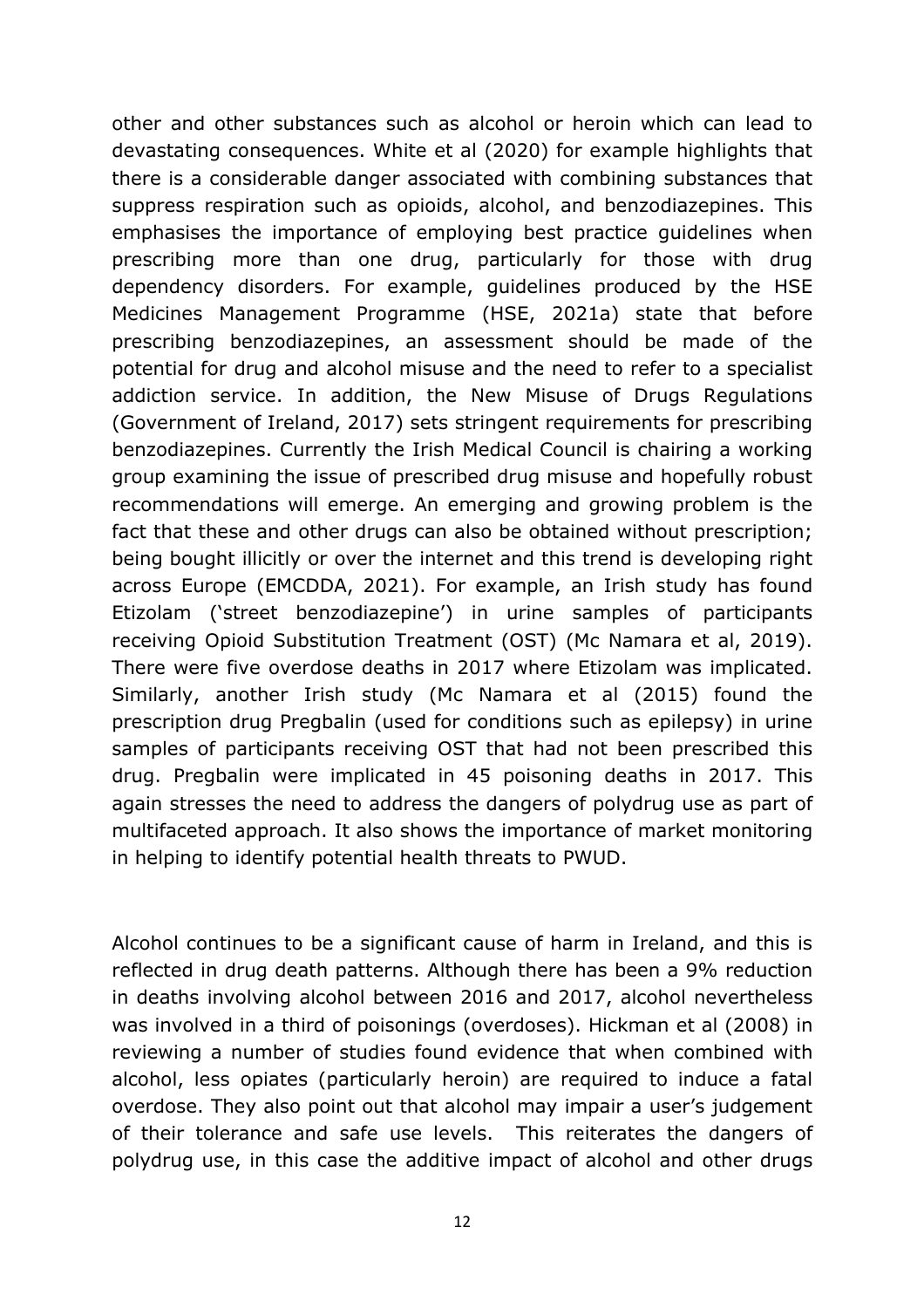on respiratory depression and the risk of death. PWUD, particularly those using opioids need to be made aware of these risks. In addition, the fact that alcohol was the single substance involved in 16% of reported drug poisonings demonstrates the importance of implementing measures to control its use. It is estimated that alcohol costs the health care system €1.2 billion (Royal College of Physicians, 2013). The Mid Term Review of the National Drugs and Alcohol Strategy Action Plan 2017-2020 (Department of Health, pending) stresses the need for a greater focus on alcohol. The Public Health Alcohol Bill (Houses of the Oireachtas, 2018) aims to target hazardous drinking with a number of measures including the introduction of minimum unit pricing. It is vital that this Bill is fully enacted.

In terms of non-poisoning, the continued upward trend is being driven by both medical (52%) and trauma (48%) related deaths. The rise in medical deaths could be attributed to the fact that the reduction in poisoning (overdose) deaths has led to an increase in long term drug users that are engaging with services to help manage their drug use. The EMCDDA (Johnston et al, 2017) for example point out that between 2006 and 2015, the average age of those entering opioid treatment across Europe has increased from 33 to 38 years. As the population of PWUD ages, they may subsequently die due to medical factors that can be associated with long term drug use (e.g. cardiac factors, liver cirrhosis etc). The EMCDDA (Johnston et al, 2017) note that those with a long history of problem substance use can exacerbate or accelerate conditions associated with aging. Scott et al (2021) for example in a review show that drug use is associated with premature cardiovascular disease. The need to investigate ways of reducing the long term impact of substance use including alcohol on health need to be explored. Issues such as the need to undertake a comprehensive health needs assessment, with referral pathways to supporting physical and mental health services warrant consideration. In addition a stronger emphasis on the development of recovery programmes by services may have the added benefit of reducing the number of people on long term treatment. The Drug and Alcohol Strategy, Reducing Harm Supporting Recovery (2017) emphasises the importance of "helping individuals build their recovery capital." Through an interagency approach it includes a number of strategic actions designed to promote recovery.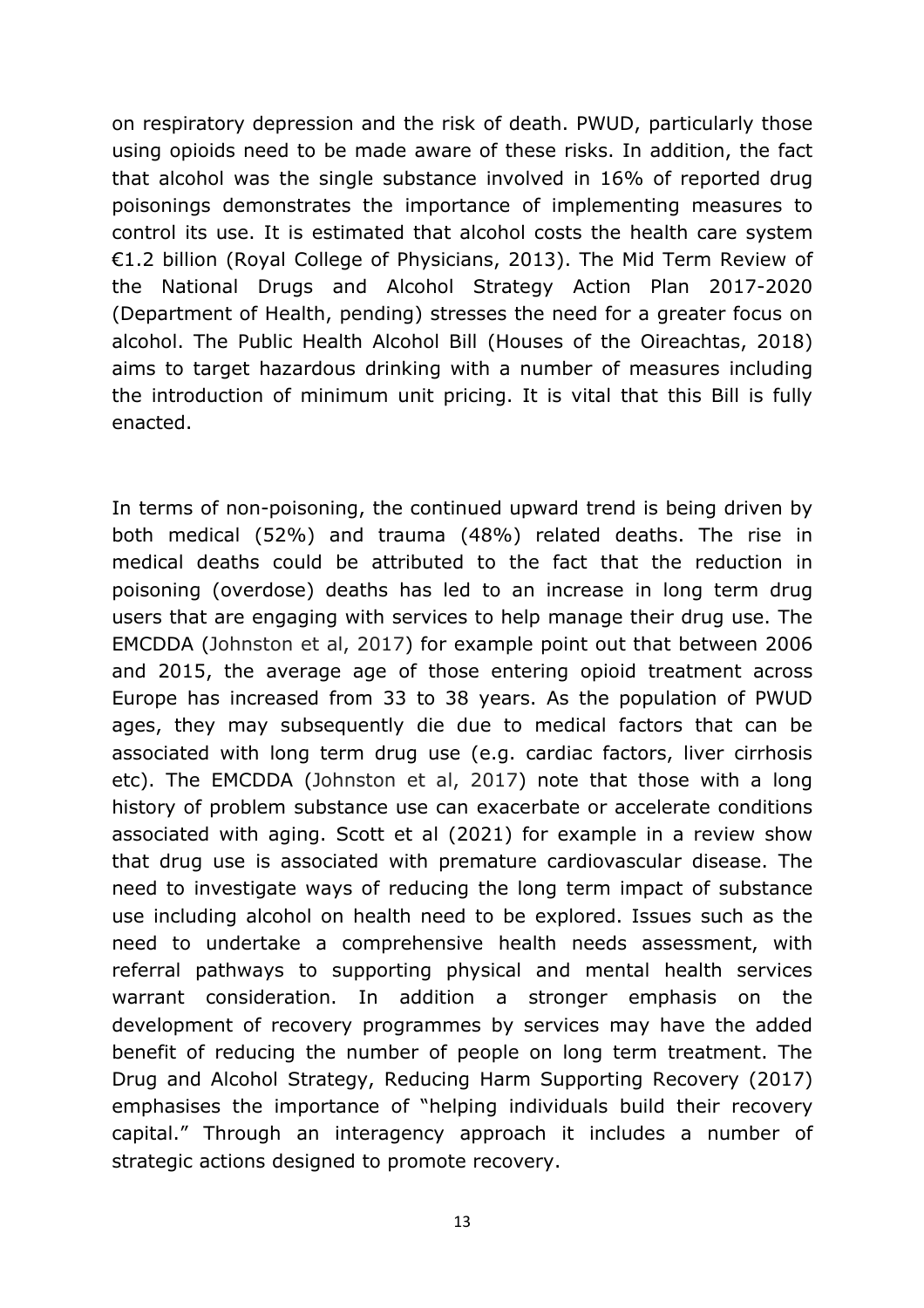For non-poisoning trauma deaths, the continued increase is of concern, particularly as hangings are the main cause of death in 28% of nonpoisoning deaths, with 63% known to have been experiencing mental health difficulties. The increased risk of suicidal behaviour among PWUD is recognised in Irelands Suicide Prevention Strategy, Connecting for Life (Department of Health, 2015) which advocates a targeted approach for those with alcohol and drug problems. The issue of co-occurring mental health and addiction problems is well recognised and these figures highlight one of the significant risks that arise as a result of this combination. Hesse et al (2020) highlighted the benefit that integrating mental health interventions with drug treatment in routine clinical settings can provide. In addition, the Government's Mental Health Strategy, Sharing the Vision (Department of Health, 2020) recommends that a model of care with tiered levels of support needs to be developed for those with mental illness and substance misuse to ensure clear pathways of care. It also states that for complex cases, a shared case management approach may be required. The importance of dual diagnosis is also recognised in the National Drug and Alcohol Strategy and Mid Term Review of the Strategy Action Plan (Department of Health, pending). The commitment of the HSE to establish and resource a National Clinical Programme in the area of Dual Diagnosis is particularly welcome and will help to integrate services for those with a dual diagnosis (HSE National Service Plan 2021b).

### **Key recommendations**

- 1. The National Drug and Alcohol Strategy should be fully implemented, to help maintain and improve the progress made on reducing drug deaths. An added emphasis on the area of Drug Related Deaths in the second half of the strategy is warranted, including the establishment of a pilot medically supervised injecting facility.
- 2. Prevention and treatment programmes should incorporate gendered specific responses and be designed to meet the differing needs of men and women.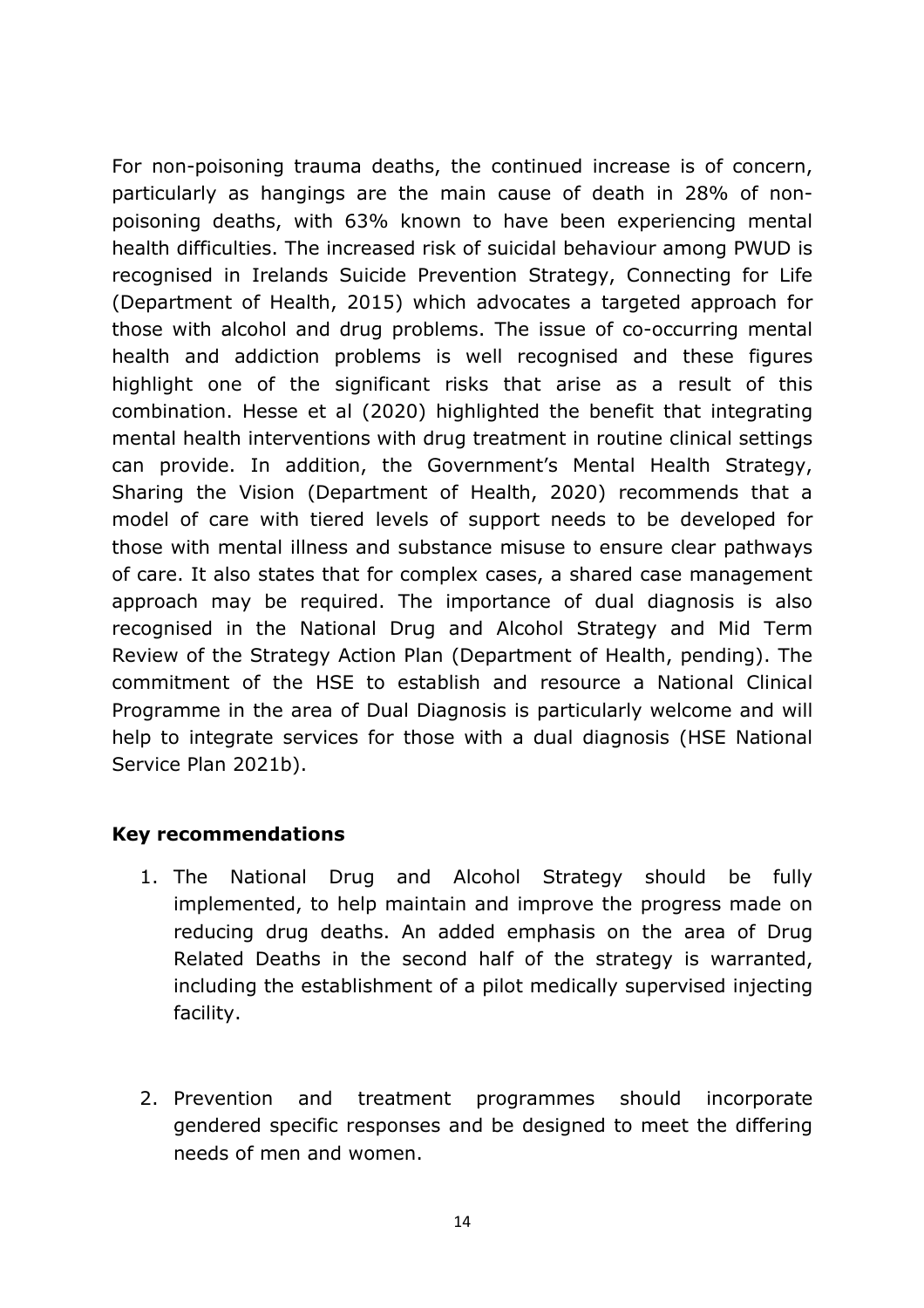- 3. The needs of older drug users in Ireland should be recognised and tailored interventions developed for this cohort, similar to interventions for other vulnerable cohorts.
- 4. Initiatives that have been developed to address crack cocaine use should be reviewed to determine their effectiveness.
- 5. A multifaceted evidence based approach to addressing polydrug use should be developed.
- 6. Naloxone availability for opioid users should be prioritised and its impact monitored on an ongoing basis.
- 7. Consideration should be given to undertaking a comprehensive health needs assessment of long term drug users receiving treatment, with referral pathways developed to supporting physical and mental health services.
- 8. Recovery programmes need to be strengthened as this may have the potential to reduce the number of people in long term treatment for substance use.
- 9. The HSE Clinical Programme on Dual Diagnosis needs to be supported into the future as this may have a significant impact of rates of self harm/suicide in this population. The programme will require regular monitoring and evaluation to assess impact in this area.
- 10.Best practice guidelines when prescribing more than one drug, particularly for those with drug dependency disorders should be employed.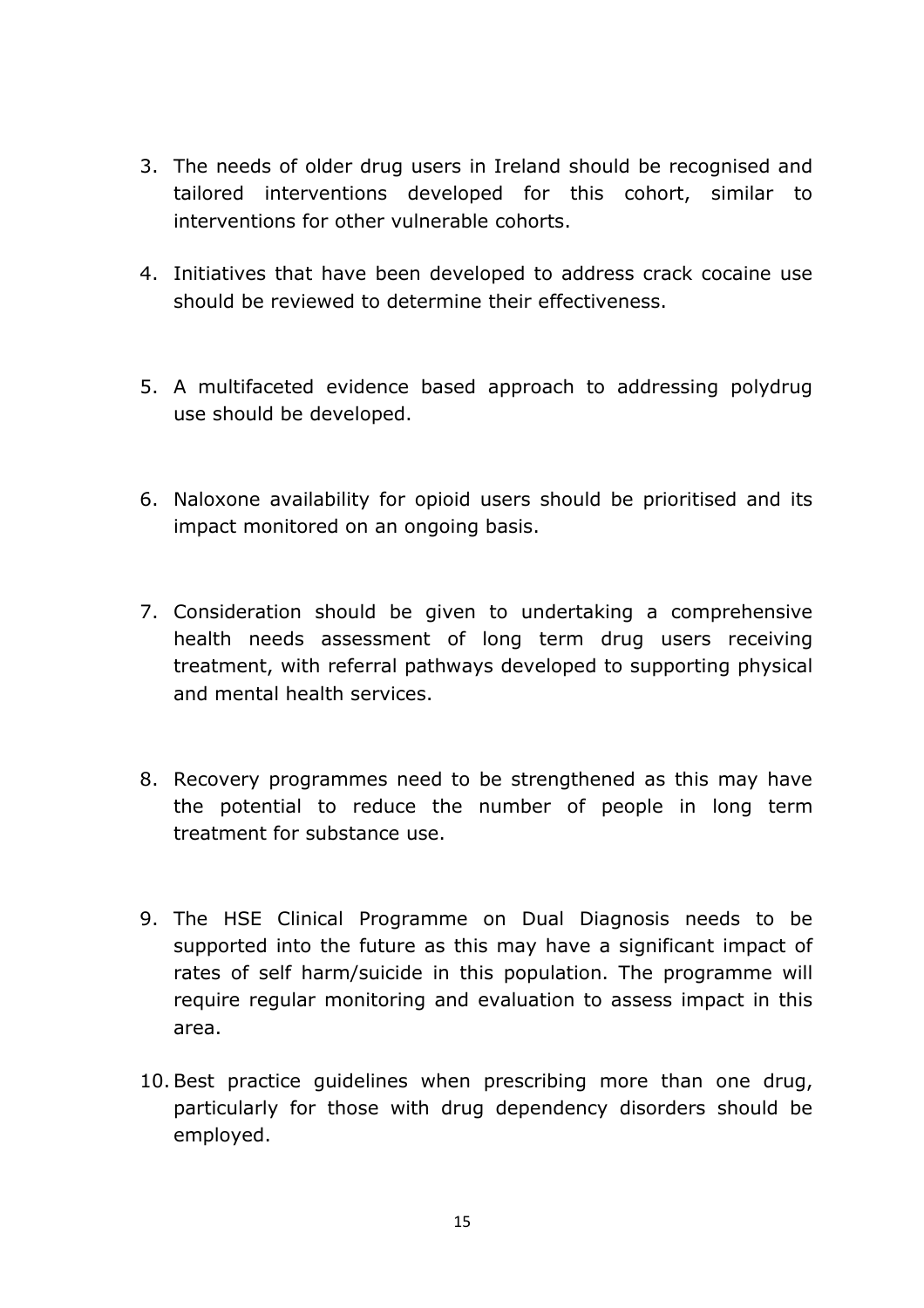11. The Public Health Alcohol Bill (2018) should be fully enacted and its implementation monitored.

## **References**

Blondino, C. T., Gormley, M. A., Taylor, D., Lowery, E., Clifford, J. S., Burkart, B., Graves, W. C., Lu, J., & Prom-Wormley, E. C. (2020). The Influence of Co-Occurring Substance Use on the Effectiveness of Opiate Treatment Programs According to Intervention Type. *Epidemiologic reviews*, *42*(1), 57–78. https://doi.org/10.1093/epirev/mxaa005

Chhatre S, Cook R, Mallik E, Jayadevappa R. Trends in substance use admissions among older adults. BMC Health Serv Res. 2017 Aug 22;17(1):584. doi: 10.1186/s12913-017-2538-z. PMID: 28830504; PMCID: PMC5568321.

https://bmchealthservres.biomedcentral.com/track/pdf/10.1186/s12913- 017-2538-z.pdf

Clarke, A, Eustace, A (2016) Evaluation of the HSE naloxone demonstration project. Dublin: Health Service Executive. https://www.drugsandalcohol.ie/26037/1/Naloxonedemoproject.pdf

Corkery, J. M., Claridge, H., Goodair, C., & Schifano, F. (2017). An exploratory study of information sources and key findings on UK cocainerelated deaths. *Journal of Psychopharmacology*, *31*(8), 996-1014. https://journals.sagepub.com/doi/abs/10.1177/0269881117711923

Department of Health (2015). Connecting for life. Ireland's National Strategy to Reduce Suicide 2015–2020.

https://www.gov.ie/en/publication/7dfe4c-connecting-for-life-irelandsnational-strategy-to-reduce-suicide-201/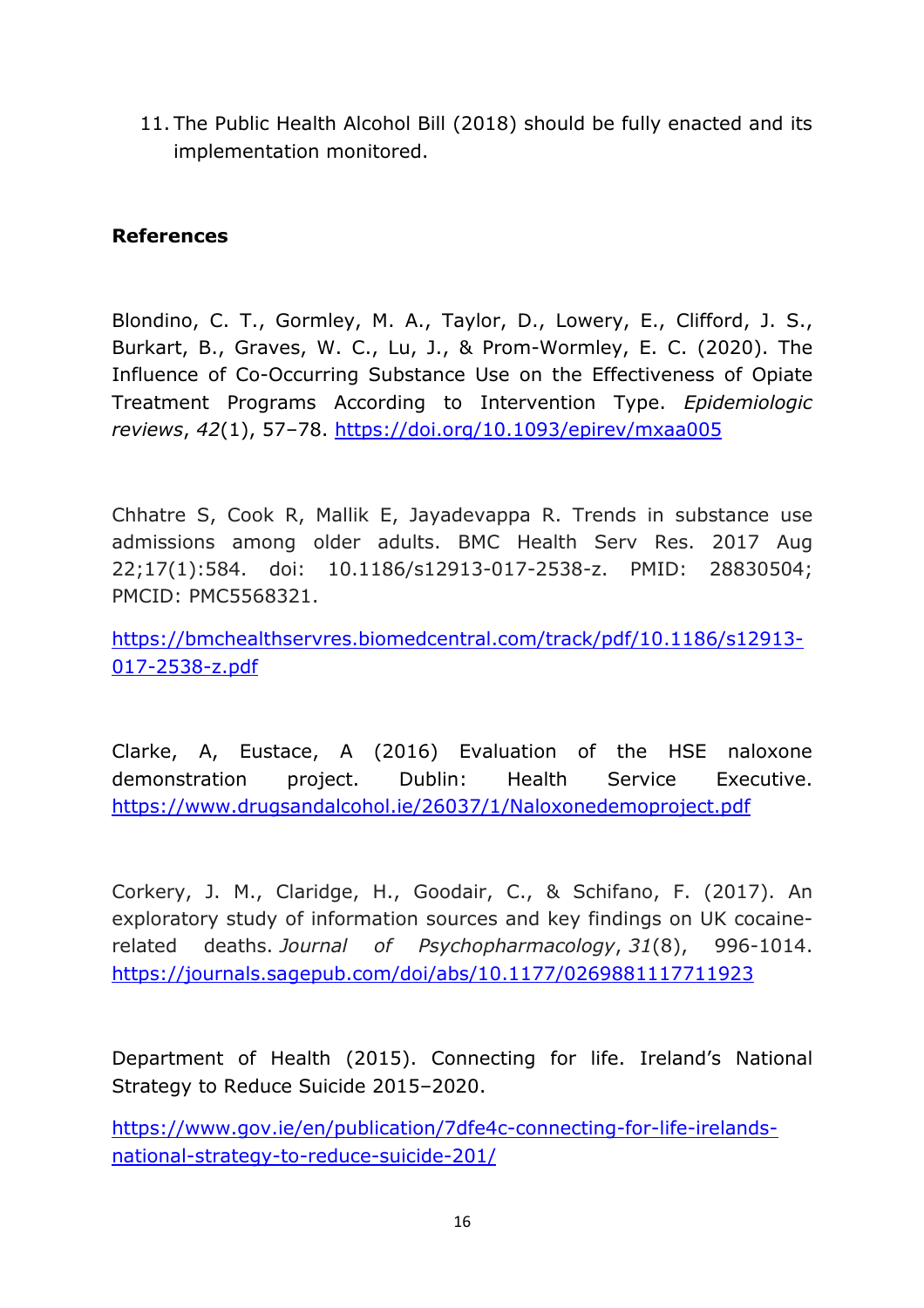Department of Health (2017) Reducing Harm, Supporting Recovery, A health-led response to drug and alcohol use in Ireland 2017-2025

https://www.drugsandalcohol.ie/27603/1/Reducing-Harm-Supporting-Recovery-2017-2025.pdf

Department of Health (2020) Sharing the Vision: A mental health policy for everyone https://www.gov.ie/en/publication/2e46f-sharing-the-visiona-mental-health-policy-for-everyone/

Department of Health (pending) Report of the Review of *Reducing Harm Supporting Recovery*, Action Plan 2017-2020

European Monitoring Centre for Drugs and Drug Addiction. (2005) Differences in patterns of drug use between women and men. Lisbon: European Monitoring Centre for Drugs and Drug Addiction.

https://www.emcdda.europa.eu/attachements.cfm/att\_34281\_EN\_TDS\_q ender.pdf

European Monitoring Centre for Drugs and Drug Addiction. (2009) Polydrug use: patterns and responses. Luxembourg: Publications Office of the European Union

https://www.emcdda.europa.eu/system/files/publications/534/EMCDDA\_S I09\_polydrug\_use\_187893.pdf

EMCDDA (2013) Emergency Health Consequences of Cocaine Use in Europe: Perspectives on Drugs. Lisbon: European Monitoring Centre for Drugs and Drug Addiction. Available at:

http://www.emcdda.europa.eu/topics/pods/cocaine-related-emergencie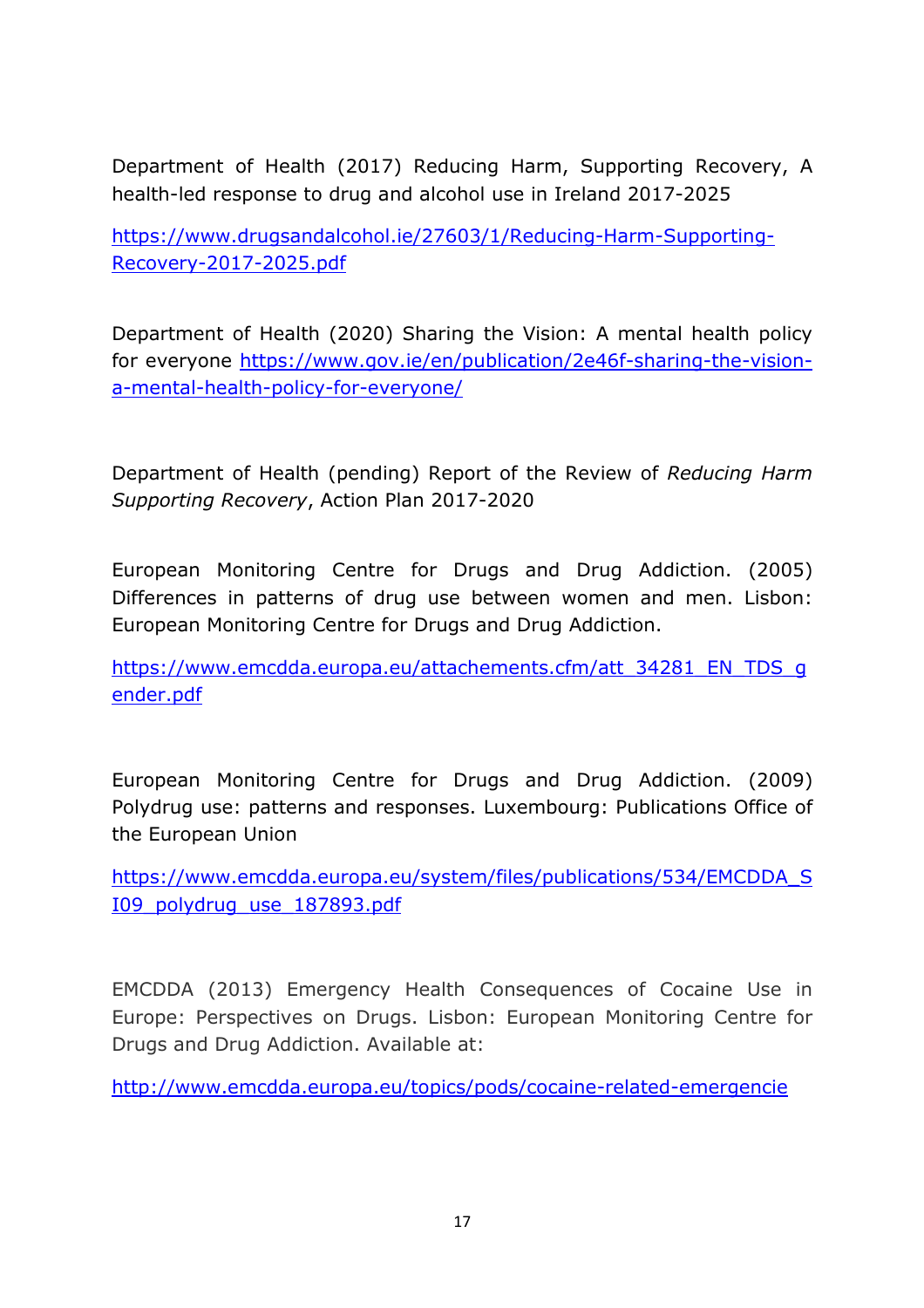European Monitoring Centre for Drugs and Drug Addiction. (2015) European drug report 2015: trends and developments. Luxembourg: Publications Office of the European Union. https://www.emcdda.europa.eu/system/files/publications/974/TDAT1500 1ENN.pdf

European Monitoring Centre for Drugs and Drug Addiction (2019), Drugrelated deaths and mortality in Europe: update from the EMCDDA expert network, Publications Office of the European Union, Luxembourg.

https://www.emcdda.europa.eu/system/files/publications/11485/201932 86\_TD0319444ENN\_PDF.pdf

European Monitoring Centre for Drugs and Drug Addiction. (2021) European drug report 2021: trends and developments. Luxembourg: Publications Office of the European Union.

https://www.emcdda.europa.eu/system/files/publications/13838/TDAT21 001ENN.pdf

Government of Ireland. Statutory Instrument No. 173/2017 —Misuse of Drugs Regulations, 2017. Dublin, Ireland. http://www.irishstatutebook.ie/eli/2017/si/173/made/en/print

Hesse, M., Thylstrup, B., Seid, A.K. *et al.* Suicide among people treated for drug use disorders: a Danish national record-linkage study. *BMC Public Health* **20,** 146 (2020). https://doi.org/10.1186/s12889-020-8261-4

Health Research Board (2019a) National Drug-Related Deaths Index 2008 to 2017 data. http://www.drugsandalcohol.ie/31275.

Health Research Board (2019b) NDRDI non-poisoning deaths due to hanging among people with a lifetime history of drug use, NDRDI 2008 to 2017, Personal Communication: Health Research Board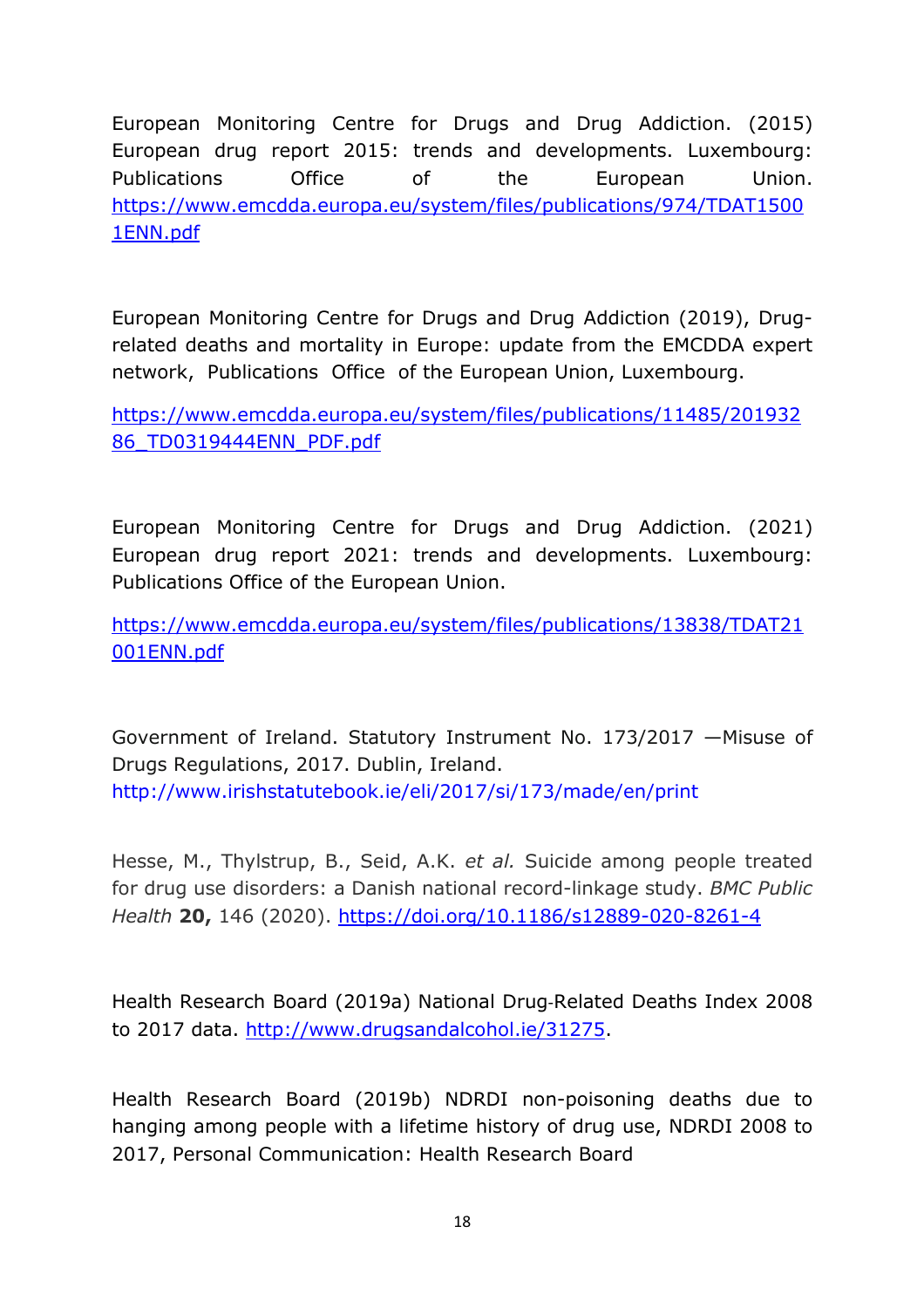Health Research Board. (2019c) Alcohol treatment in Ireland 2011 – 2017. Dublin: Health Research Board

https://www.hrb.ie/fileadmin/2. Plugin\_related\_files/Publications/2019\_P ublication\_files/2019\_HIE/NDTRS/Drug\_Treatment\_in\_Ireland\_2011\_to\_2 017.pdf

Health Service Executive, (2021a) Medicines Management Programme, Guidance on appropriate prescribing of benzodiazepines and z-drugs (BZRA) for the treatment of anxiety and insomnia, Health Service Executive https://www.hse.ie/eng/about/who/cspd/ncps/medicinesmanagement/bzra-for-anxiety-insomnia/guidance-on-appropriateprescribing-of-bzra-feb-2021.pdf

Health Service Executive (2021b) National Service Plan 2021, Dublin. https://www.hse.ie/eng/services/publications/serviceplans/nationalservice-plan-2021.pdf

Hickman, M., Lingford-Hughes, A., Bailey, C., Macleod, J., Nutt, D., & Henderson, G. (2008). Does alcohol increase the risk of overdose death: the need for a translational approach. *Addiction (Abingdon, England)*, *103*(7), 1060–1062. https://doi.org/10.1111/j.1360-0443.2008.02134.x

Houses of the Oireachtus (2018) Public Health (Alcohol) Act 2018, (Act 24 of 2018), Public Health (Alcohol) Bill 2015 (Bill 120 of 2015). https://data.oireachtas.ie/ie/oireachtas/act/2018/24/eng/enacted/a2418. pdf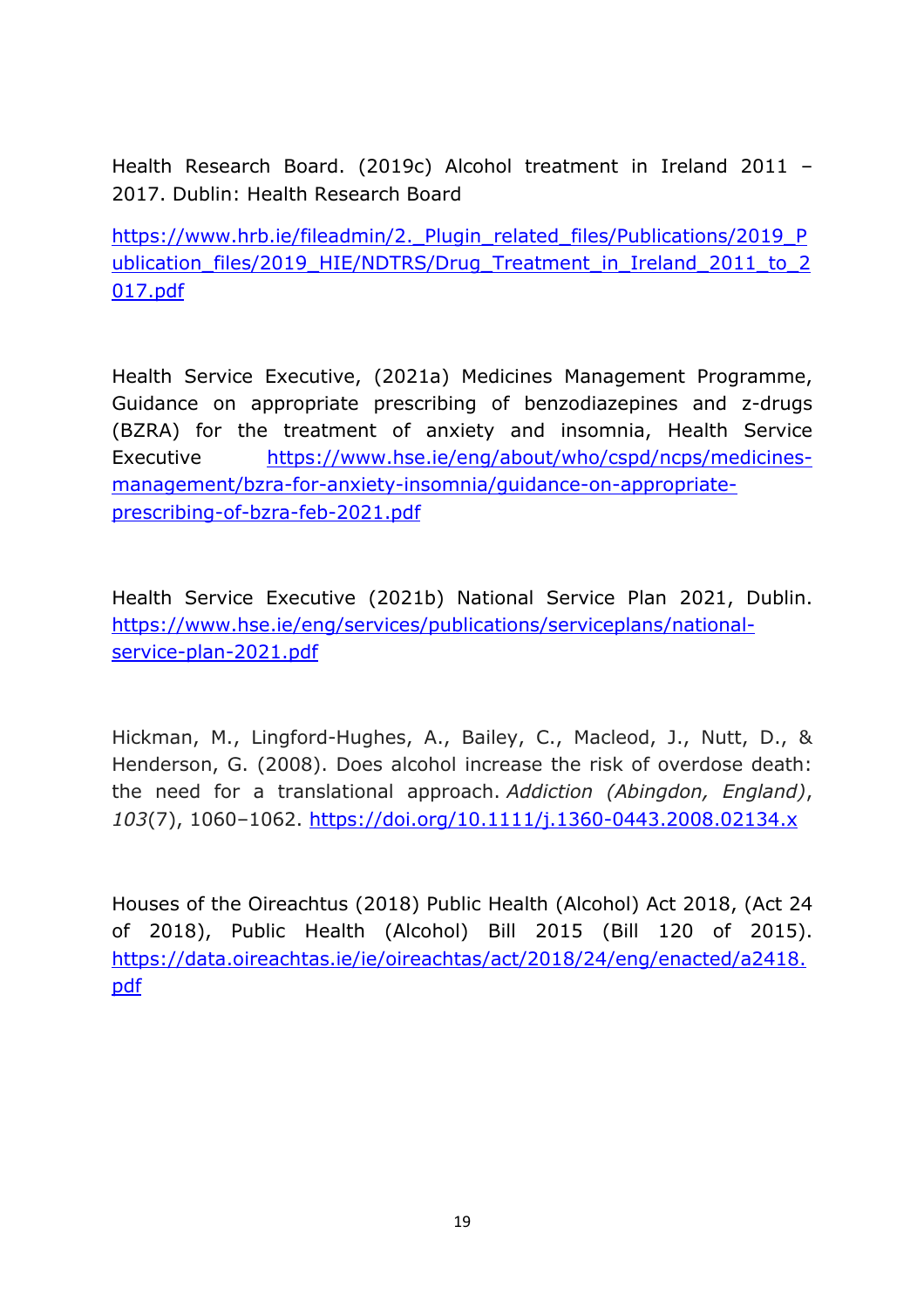Johnston, L., Liddell, D., Browne, K., & Priyadarshi, S. (2017). Responding to the needs of ageing drug users. *European Monitoring Centre for Drugs and Drug Addiction*.

https://www.emcdda.europa.eu/system/files/attachments/6225/European ResponsesGuide2017\_BackgroundPaper-Ageing-drug-users.pdf

Marsh JC, Park K, Lin YA, Bersamira C. (2018) Gender differences in trends for heroin use and nonmedical prescription opioid use, 2007-2014. J Subst Abuse Treat; 87:79-85. doi: 10.1016/j.jsat.2018.01.001. Epub 2018 Jan 5. PMID: 29433788. https://www.journalofsubstanceabusetreatment.com/article/S0740- 5472(17)30373-2/fulltext

Martins, S. S., Sampson, L., Cerdá, M., & Galea, S. (2015). Worldwide Prevalence and Trends in Unintentional Drug Overdose: A Systematic Review of the Literature. *American Journal of Public Health*, *105*(11), e29–e49. https://doi.org/10.2105/AJPH.2015.302843

McNamara, S., Stokes, S., Kilduff, R., & Shine, A. (2015). Pregabalin Abuse amongst Opioid Substitution Treatment Patients. *Irish Medical Journal*, *108*(10), 309–310.

http://archive.imj.ie/ViewArticleDetails.aspx?ArticleID=15406

Mc Namara, S., Stokes, S., & Nolan, J. (2019). The Emergence of New Psychoactive Substance (NPS) Benzodiazepines. A Survey of their Prevalence in Opioid Substitution Patients using LC-MS. *Irish Medical Journal*, *112*(7), 970. http://imj.ie/the-emergence-of-new-psychoactivesubstance-nps-benzodiazepines-a-survey-of-their-prevalence-in-opioidsubstitution-patients-using-lc-ms/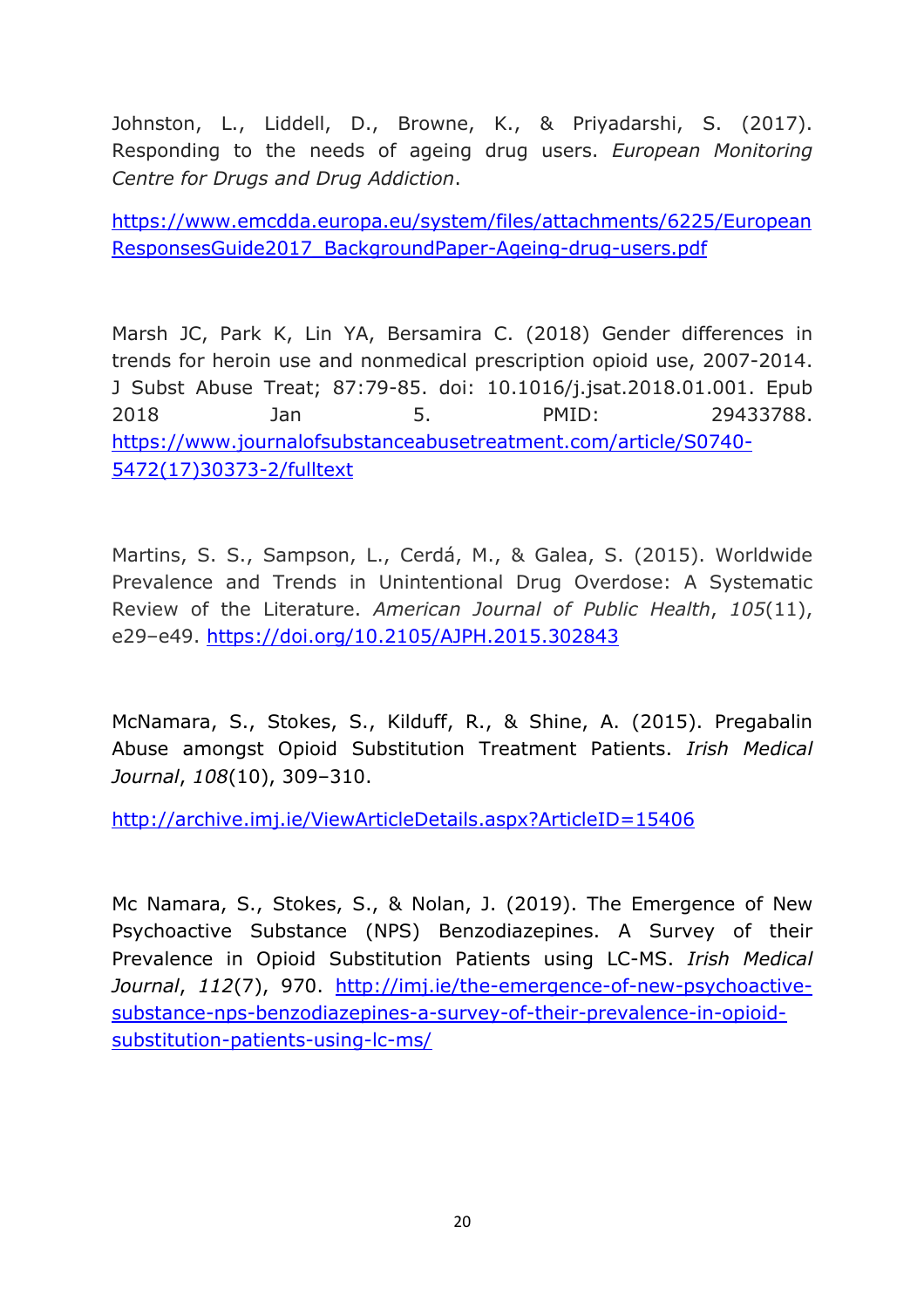Mounteney, J., Griffiths, P., Bo, A., Cunningham, A., Matias, J., & Pirona, A. (2018). Nine reasons why ecstasy is not quite what it used to be. *The International journal on drug policy*, *51*, 36–41. https://doi.org/10.1016/j.drugpo.2017.09.016

Nagelhout, G. E., Hummel, K., de Goeij, M., de Vries, H., Kaner, E., & Lemmens, P. (2017). How economic recessions and unemployment affect illegal drug use: A systematic realist literature review. *The International Journal on Drug Policy*, *44*, 69–83.

https://doi.org/10.1016/j.drugpo.2017.03.013

State Coroners Court of New South Wales. (2019). Inquest into the death of six patrons of NSW music festivals.

https://coroners.nsw.gov.au/coroners-

court/download.html/documents/findings/2019/Music\_Festival\_Redacted\_ findings in the joint inquest into deaths arising at music festivals .p df

Tweed EJ, Miller RG, Schofield J, Barnsdale L & Matheson C (2020) Why are drug-related deaths among women increasing in Scotland? A mixedmethods analysis of possible explanations. Drugs: Education, Prevention and Policy. https://doi.org/10.1080/09687637.2020.1856786

World Health Organization *(WHO) (2015) Paramethoxymethylamphetamine (PMMA) critical review report. Agenda Item 5.6. WHO, Expert Committee on Drug Dependence Thirty-seventh Meeting, Geneva, Switzerland, Europe, 16–20 November 2015. https://www.who.int/medicines/access/controlledsubstances/5.6\_PMMA\_CRev.pdf?ua=1*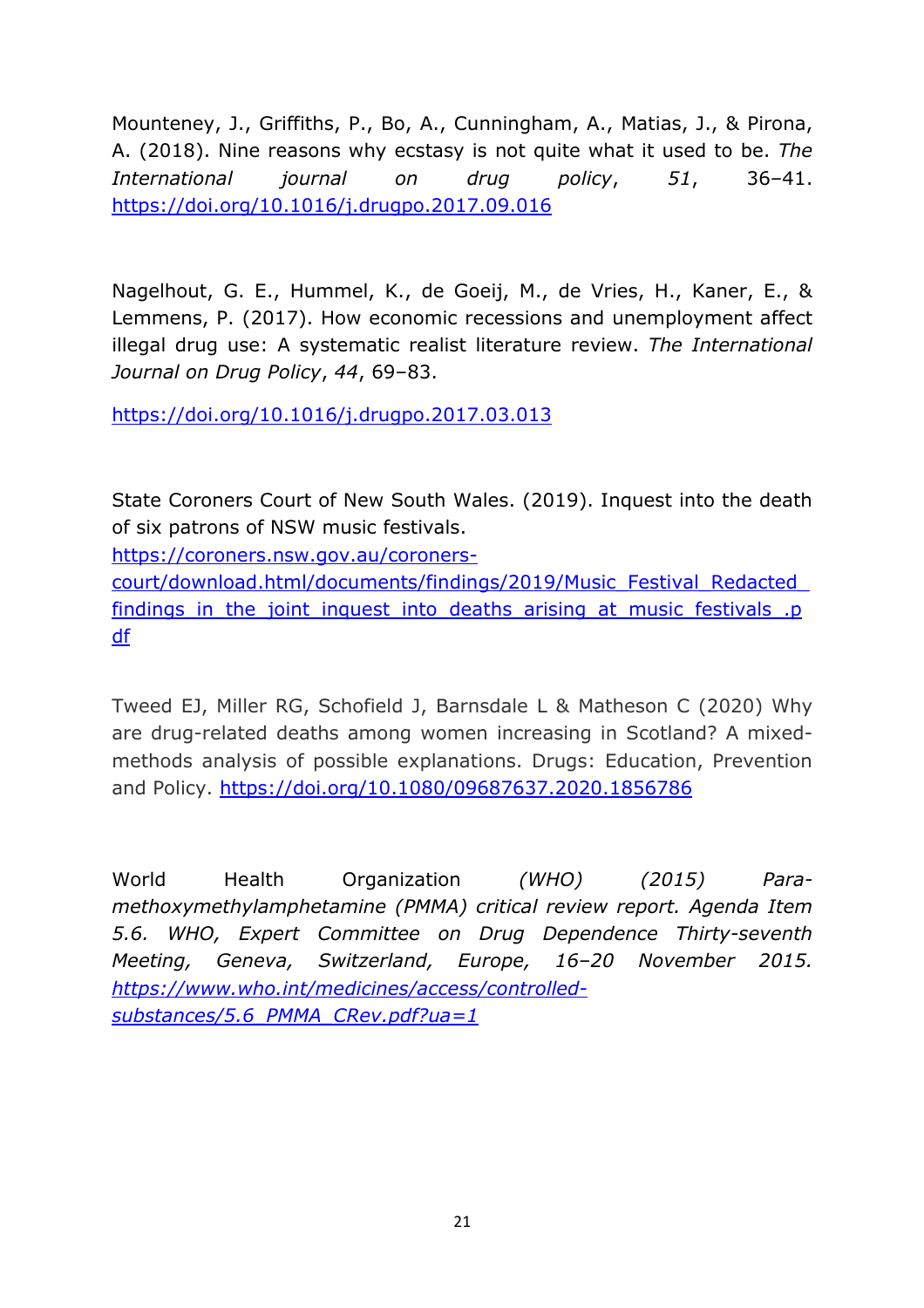O'Reilly, L, Mac Cionnaith, C. (2019). Crack cocaine use in Ballymun: An evidence base for interventions. Dublin: Ballymun Youth Action Project https://byap.ie/crack-cocaine-use-in-ballymun-an-evidence-base-forinterventions-2019

Khary K. Rigg & Amanda Sharp (2018) Deaths related to MDMA (ecstasy/molly): Prevalence, root causes, and harm reduction interventions, Journal of Substance Use, 23:4, 345-352, DOI: 10.1080/14659891.2018.1436607

https://www.tandfonline.com/doi/abs/10.1080/14659891.2018.1436607

Royal College of Physicians of Ireland. RCPI Policy Group on Alcohol Reducing Alcohol Health Harm; RCPI: Dublin, Ireland, 2013. https://rcpilive-cdn.s3.amazonaws.com/wp-content/uploads/2016/01/Reducing-Alcohol-Health-Harm-in-Ireland.pdf

Scott ML, Murnane KS, Orr AW, Young at heart? Drugs of abuse cause early-onset cardiovascular disease in the young, *Heart* 2021;**107:**604- 606. https://heart.bmj.com/content/heartjnl/107/8/604.full.pdf

Smyth, B. P., & McCarney, G. (2020). Treatment of Adolescent Heroin Dependence: The End of an Era. *Irish medical journal*, *113*(1), 2. http://imj.ie/wp-content/uploads/2020/01/Irish-Med

Valente PK, Bazzi AR, Childs E, Salhaney P, Earlywine J, Olson J, Biancarelli DL, Marshall BDL, Biello KB. Patterns, contexts, and motivations for polysubstance use among people who inject drugs in nonurban settings in the U.S. Northeast. Int J Drug Policy. 2020 Nov;85:102934. doi: 10.1016/j.drugpo.2020.102934. Epub 2020 Sep 7. PMID: 32911318; PMCID: PMC7770041. https://pubmed.ncbi.nlm.nih.gov/32911318/

Van Hout, Marie Claire, Crowley, Des, Collins, C, Barry, A, Lyons, Suzi, Delargy, Ide (2018) Characteristics of methadone-related overdose deaths and comparisons between those dying on and off opioid agonist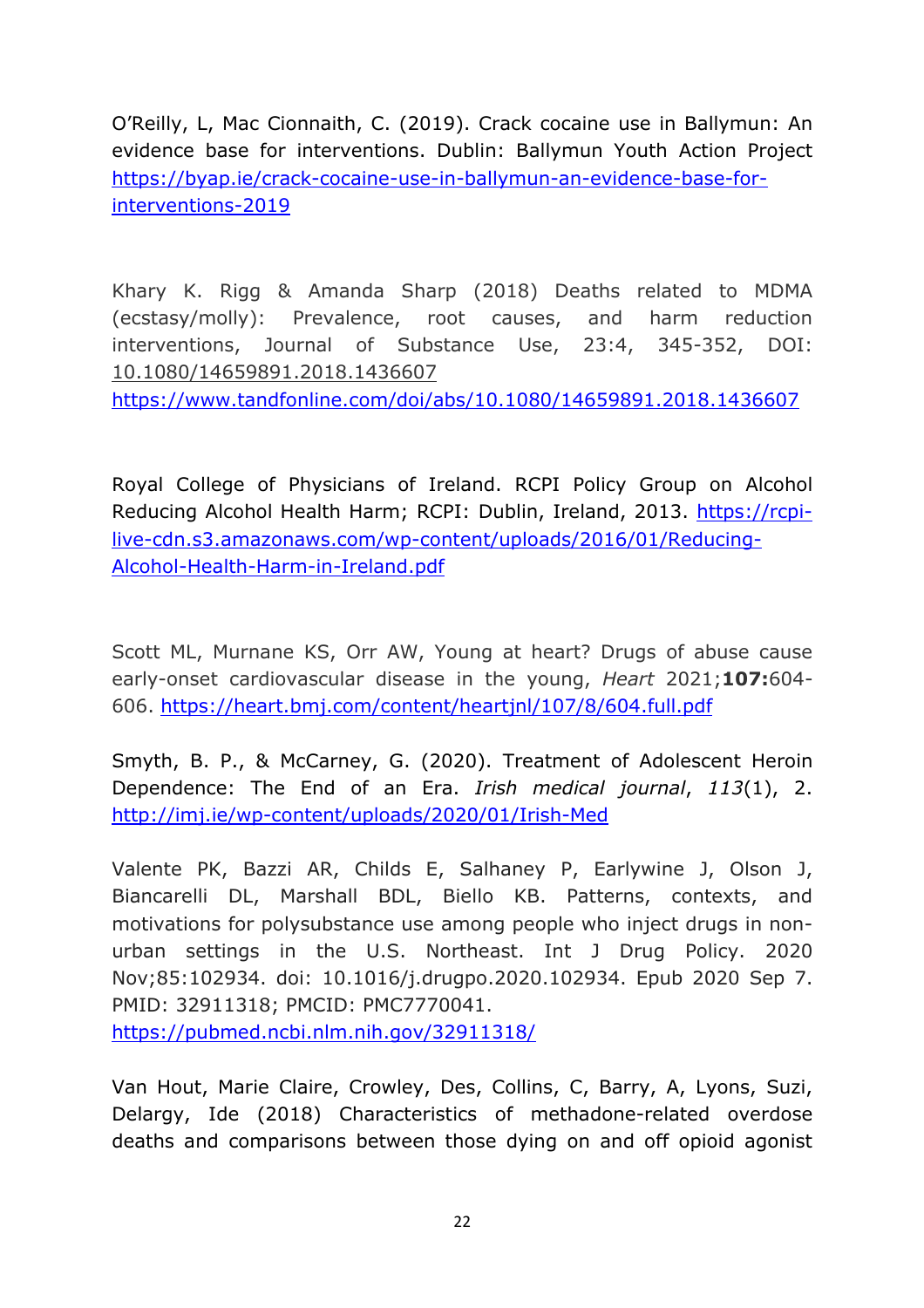treatment (OAT): a national cohort study. Heroin Addiction and Related Clinical Problems, 20, (1), pp. 37-44

http://researchonline.ljmu.ac.uk/id/eprint/7750/7/Articles\_340\_538\_VAN \_HOUT-PAP.pdf

White AM, Castle IP, Hingson RW, Powell PA. Using Death Certificates to Explore Changes in Alcohol-Related Mortality in the United States, 1999 to 2017. Alcohol Clin Exp Res. 2020 Jan;44(1):178-187. doi: 10.1111/acer.14239. Epub 2020 Jan 7. PMID: 31912524.

https://movendi.ngo/wp-content/uploads/2020/01/White\_et\_al-2020- Alcoholism Clinical and Experimental Research.pdf

World Health Organization. International Programme on Chemical Safety: Poisoning Prevention and Management.

https://www.who.int/ipcs/poisons/en/#:~:text=Poisoning%20is%20a%2 0significant%20global,died%20worldwide%20from%20unintentional%20p oisoning.&text=For%20example%2C%20it%20is%20estimated,causes% 20370%2C000%20deaths%20each%20year.